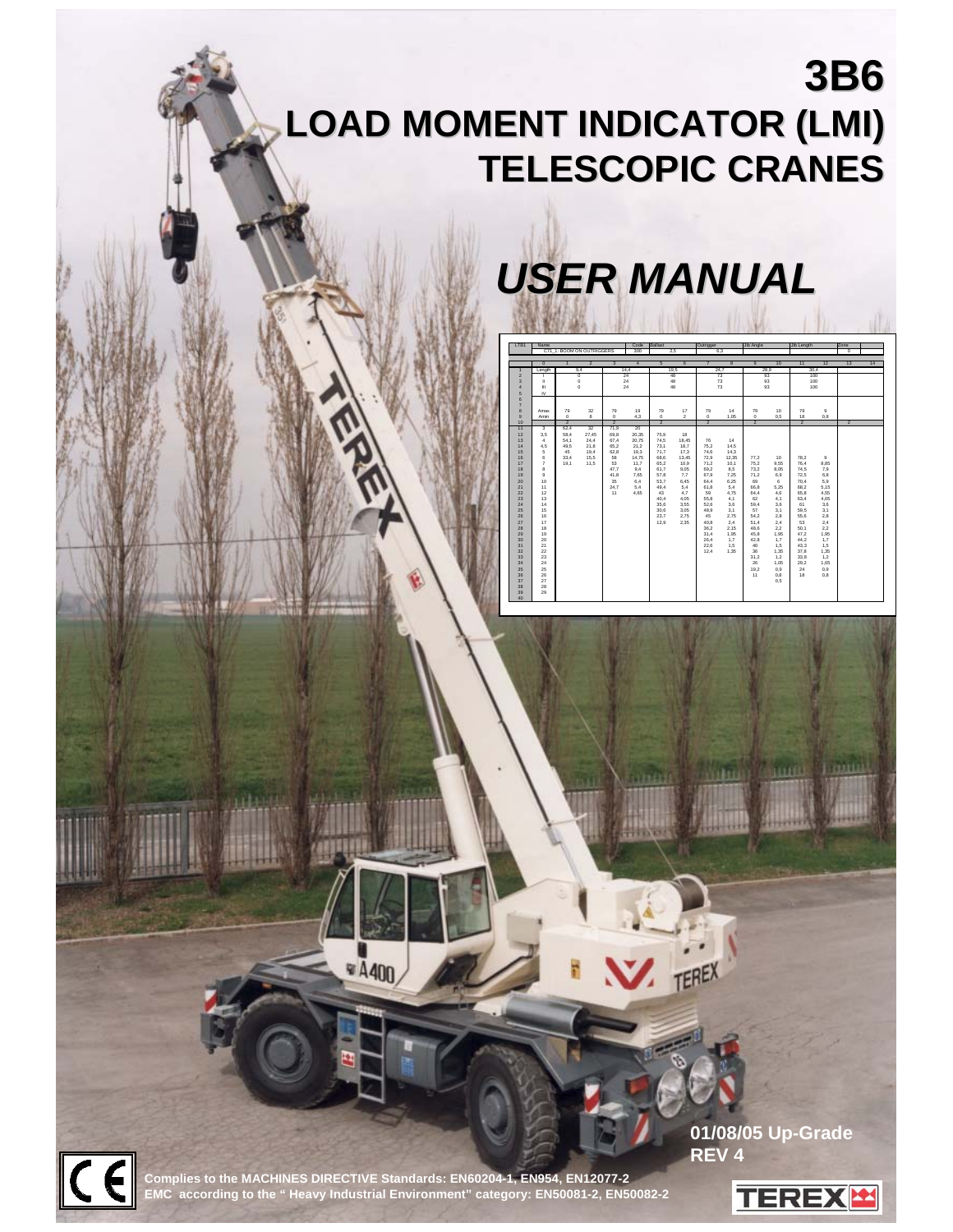

# **INDEX**

| What the load moment indicator does?<br>LOAD MONITORING INDICATOR (LMI) FUNCTIONAL DESCRIPTION                                                                     | Pag.<br>3            |
|--------------------------------------------------------------------------------------------------------------------------------------------------------------------|----------------------|
| Which components are included in an LMI?<br><b>SYSTEM LAY-OUT AND CONNECTIONS</b>                                                                                  | $4 - 7$              |
| How is the LMI installed on the machine?<br><b>COMPONENTS LOCATION ON THE MACHINE</b>                                                                              | 8                    |
| What's the need of the control panel?<br><b>CONTROL PANEL DESCRIPTION</b>                                                                                          | 9                    |
| What's does it happen when starting the machine?<br><b>SWITCHING THE MACHINE ON</b>                                                                                | 10                   |
| Is the control panel informing about safety on the machine?<br><b>PANEL MONITORING</b><br>- Lifting conditions % and alarms                                        | 11                   |
| Is the control panel giving useful information to work?<br><b>PANEL MONITORING</b><br>- Main working data reading on the display                                   | 12, 13               |
| Is the control panel giving useful information to work?<br><b>PANEL MONITORING</b><br>- Main working data reading through graphics                                 | 14                   |
| Can the control panel give further useful information regarding the machine?<br><b>PANEL SCREENS</b><br>- Complementary reading related to the machine functioning | 15                   |
| How to select the Operating Mode?<br><b>SELECTING THE OPERATING MODE</b><br>- Operating mode set up                                                                | 16                   |
| How con I select the rope number (tackle) ?<br><b>PART OF LINES SETTING UP</b>                                                                                     | 17                   |
| Can the LMI detect faults?<br><b>AUTO-DIAGNOSTIC</b>                                                                                                               | 18                   |
| How the fault shows up?<br><b>ALARM CODES AND ACTIONS TO TAKE</b>                                                                                                  | 19,20                |
| Appendix<br><b>WORKING SPACE LIMITATION</b>                                                                                                                        |                      |
| - i.s.a.c. (interactive space automatic control)<br>- MAX Angle Setting<br>- MAX Height setting<br>- MAX Radius setting                                            | 21<br>22<br>23<br>24 |
| - WALL (Working Area Limiting Link) limit setting<br>$-$ SET POINT 1 (ONE)<br>- SET POINT 2 (TWO)                                                                  | 25<br>26<br>27,28    |
| What should be known before starting the machine?<br><b>WARNINGS</b>                                                                                               | 29,30                |

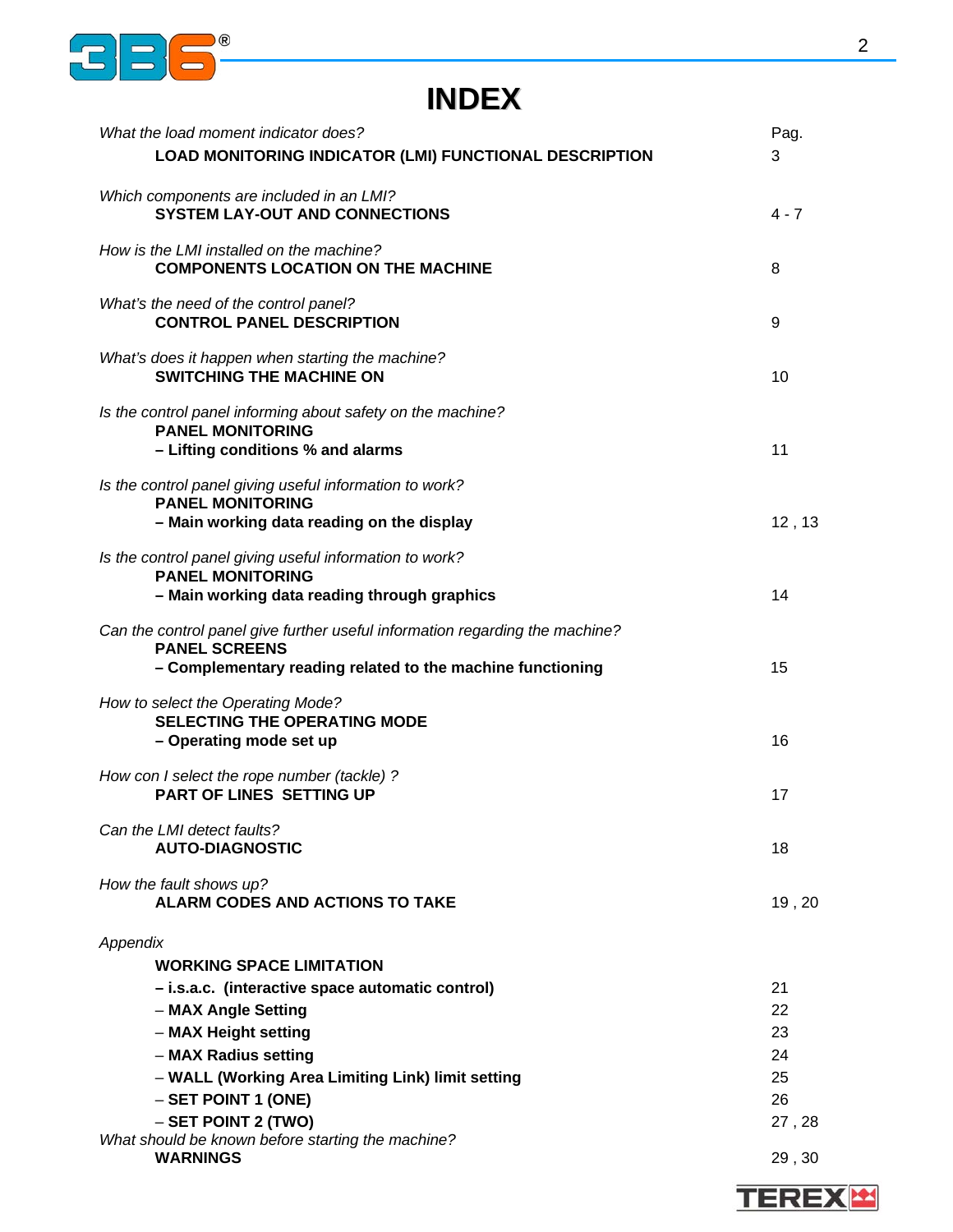

*What the load moment indicator does ?*

*The LMI aim is to control that the machine doesn't exceed working condition limits, making the Operator aware and acting through alarms and shut-down of dangerous movements.*

# **LOAD MONITORING INDICATOR (LMI) FUNCTIONAL DESCRIPTION**

| <b>Working condition</b><br>measurements                                                               | Load Tables storage, comparing<br>and processing                                                                                                                                                                                                                                                                                                                                                                                                                                                                                                                                                                                                                                                            | Data display and setting                                                                                                                                |
|--------------------------------------------------------------------------------------------------------|-------------------------------------------------------------------------------------------------------------------------------------------------------------------------------------------------------------------------------------------------------------------------------------------------------------------------------------------------------------------------------------------------------------------------------------------------------------------------------------------------------------------------------------------------------------------------------------------------------------------------------------------------------------------------------------------------------------|---------------------------------------------------------------------------------------------------------------------------------------------------------|
| <b>PRESSURE</b>                                                                                        | 100<br>100<br>100<br>$\frac{24}{24}$<br>$\frac{93}{93}$<br>73/73<br>32<br>27, 45<br>24, 4<br>21, 8<br>19, 4<br>15, 5<br>11, 5<br>71,98,8<br>67,4<br>65,2,8<br>58,53,7<br>41,8<br>24,7<br>11<br>75,9 74,7 73,8 85,2 7 8 49,4 3 40,6 7 9<br>18 18,7<br>18 18 7<br>17,3 45 9<br>17,45<br>19,05<br>7,6 45 4<br>4,05<br>3,05<br>2,75                                                                                                                                                                                                                                                                                                                                                                             | <b>CONTROL PANEL</b>                                                                                                                                    |
| <b>TRANSDUCERS</b><br>(Lifted load)                                                                    | 3.5 4 4.5 6 7 8 9 10 11 12 13 4 15 16 17 18 19 20 1 22 3 4 5 2 2 2 3 4<br>13 14 15 16 17 18 19 20 21 22 23 24 25 26 27 28 29 30 31 32 33 34 35<br>14 14 14 12 10 15 25 25 4 75 1 8 1 75 4 15 16 17 16 17 16 17 17 18<br>75, 2 6, 9 7 1 69, 7 4 4 8 5 5 2 4 8 4 6 8 2 4 4 5 5 6 2 4 8 4 6 9 3 3 1 4 4 6 9 4 7 2 5 4 7 2 5 4 7 2 5 4 5 6 7 2 6 2 7 2 8 4 5 6 7 2 8 4 5 6 7 2 8 4 5 6 7 2 8 4 5 6 7 2 8 4 5 7 2 8 4 5 7 2 8 4 5 7 2 8 4 5 7 2 8 4 5 7 2 8<br>1/75/22 29 86 84 82 84 72 84 85 88 98 98 98 99 11<br>78 (4 5 5 4 2 8 6 6 8 6 7 2 3 3 8 2 9 1 8 7 4 3 3 4 3 3 4 4 3 3 4 4 4 3 3 4 2 4 1 8 5 6 5 6 7 4 4 3 3 7 8 8 2 4 1 8<br>986962581842242575352575582575525755252575532575582575582575582575582 | $\mathbb{Z}$ $\mathbb{R}$ $\mathbb{Z}$ $\mathbb{R}$ $\mathbb{R}$<br>$\frac{1}{2}$<br>$\bigotimes$<br>$\frac{1}{2}$<br><b>TEREX</b>                      |
|                                                                                                        | <br>IH 45.43                                                                                                                                                                                                                                                                                                                                                                                                                                                                                                                                                                                                                                                                                                | <b>READINGS:</b><br>- % Tilting<br>- Lifted load<br>- Maximum load<br>- Working radius<br>(outreach)<br>- Boom length<br>- Boom angle<br>Operating mode |
| <b>LENGTH AND</b><br><b>ANGLE SENSOR</b><br>(Boom Geometric data)                                      |                                                                                                                                                                                                                                                                                                                                                                                                                                                                                                                                                                                                                                                                                                             | -Attachment used<br>- Diagnostic<br><b>ALARMS:</b><br>Green/Amber/Red lights                                                                            |
| <b>AUTOMATIC</b><br><b>SELECTIONS</b><br>from micro-switches:<br>- Turret rotation<br>- Anti two block | <b>Automatic functions</b><br>External alarm and automatic shut-down - Jib                                                                                                                                                                                                                                                                                                                                                                                                                                                                                                                                                                                                                                  | <b>MANUAL SELECTIONS:</b><br>- Main Boom<br>- Counter Weight<br>- Part of Lines<br>- Tyres                                                              |

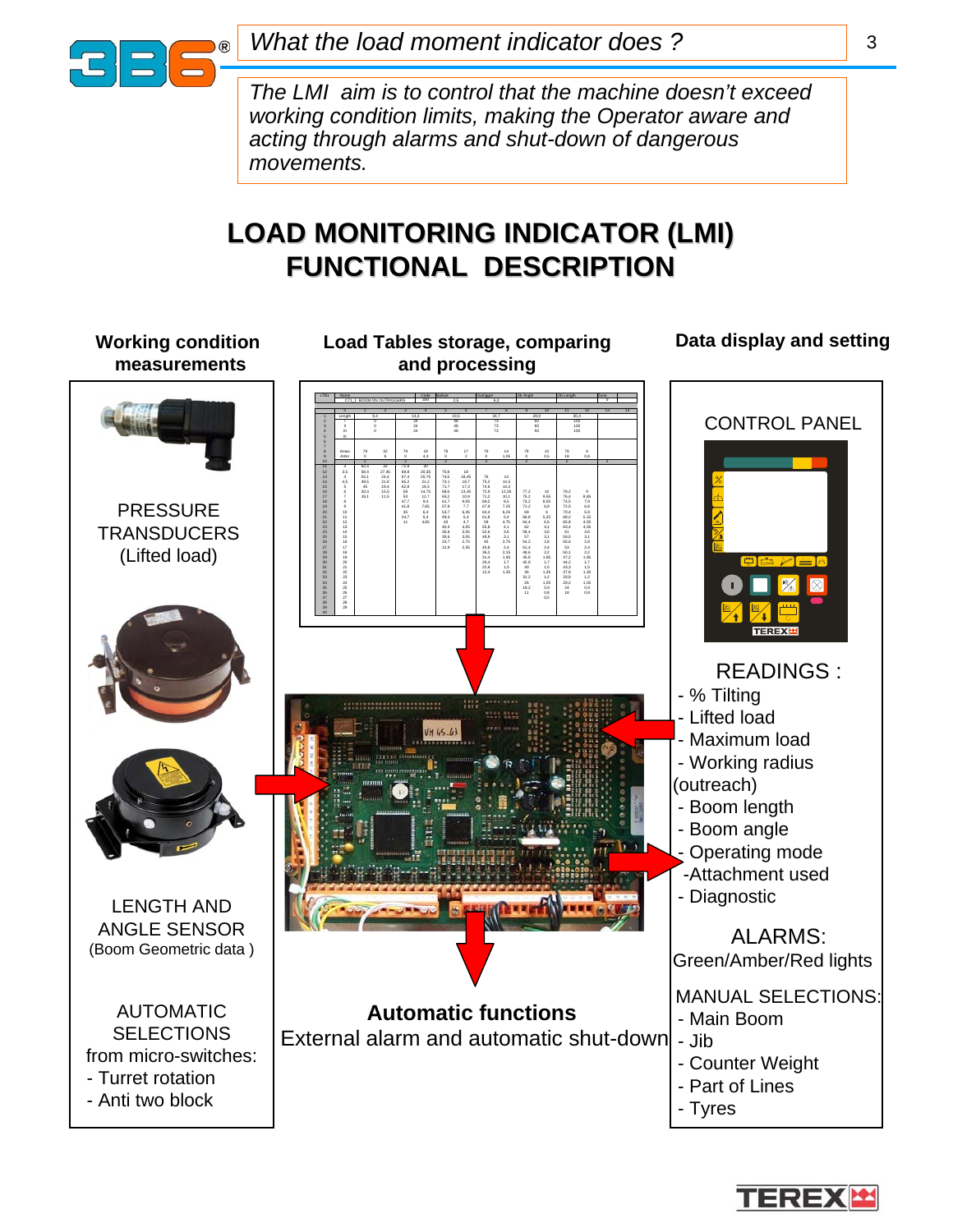

# **SYSTEM LAY-OUT MEGAMAC.106 AND CONNECTIONS AND CONNECTIONS**



| Ref.           | <b>Description</b>  | Code                |
|----------------|---------------------|---------------------|
|                | Main unit           | U2MIC-X/XX          |
| $\overline{2}$ | Control panel       | CMC1-XXX/XX         |
| 3              | Cable reel          | AC MCP214A/3P       |
| 4              | Pressure transducer | Y11 4745-350        |
| 5              | Cable               | <b>CV 4x0.5+SCH</b> |
| 6              | Cable               | CV 8x0.35+SCH       |
|                | Cable               | CV ATG12/XX         |



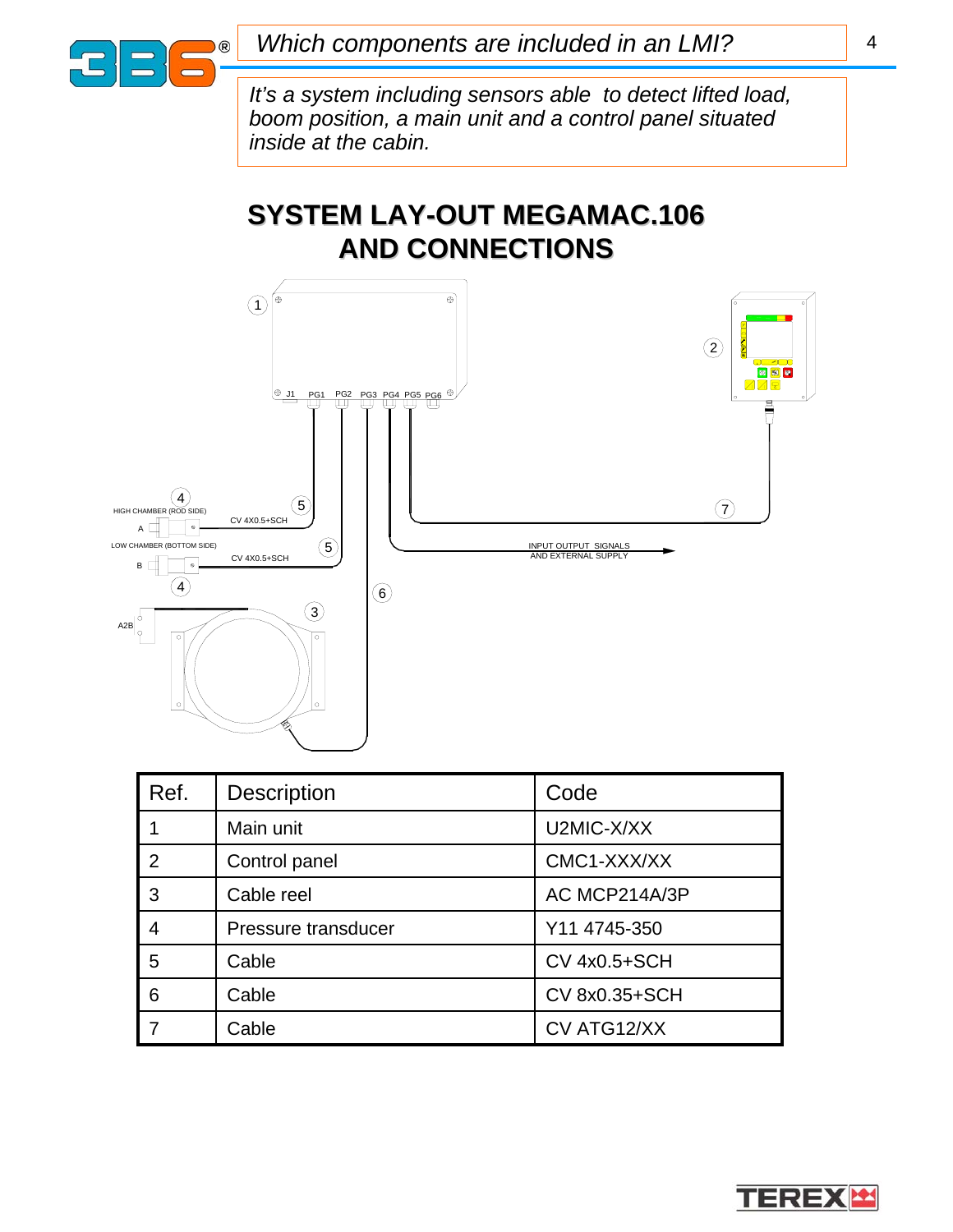

# **SYSTEM LAY-OUT MEGAMAC.HC118 AND CONNECTIONS AND CONNECTIONS**



| Ref.           | <b>Description</b>  | Code                |
|----------------|---------------------|---------------------|
|                | Main unit           | U2MIC-X/XX          |
| $\overline{2}$ | Control panel       | CMC100-XX/XX        |
| 3              | Cable reel          | AC MCP214A/3P       |
| 4              | Pressure transducer | Y11 4745-350        |
| 5              | Cable               | <b>CV 4x0.5+SCH</b> |
| 6              | Cable               | CV 8x0.35+SCH       |
|                | Cable               | CV ATG12/XX         |



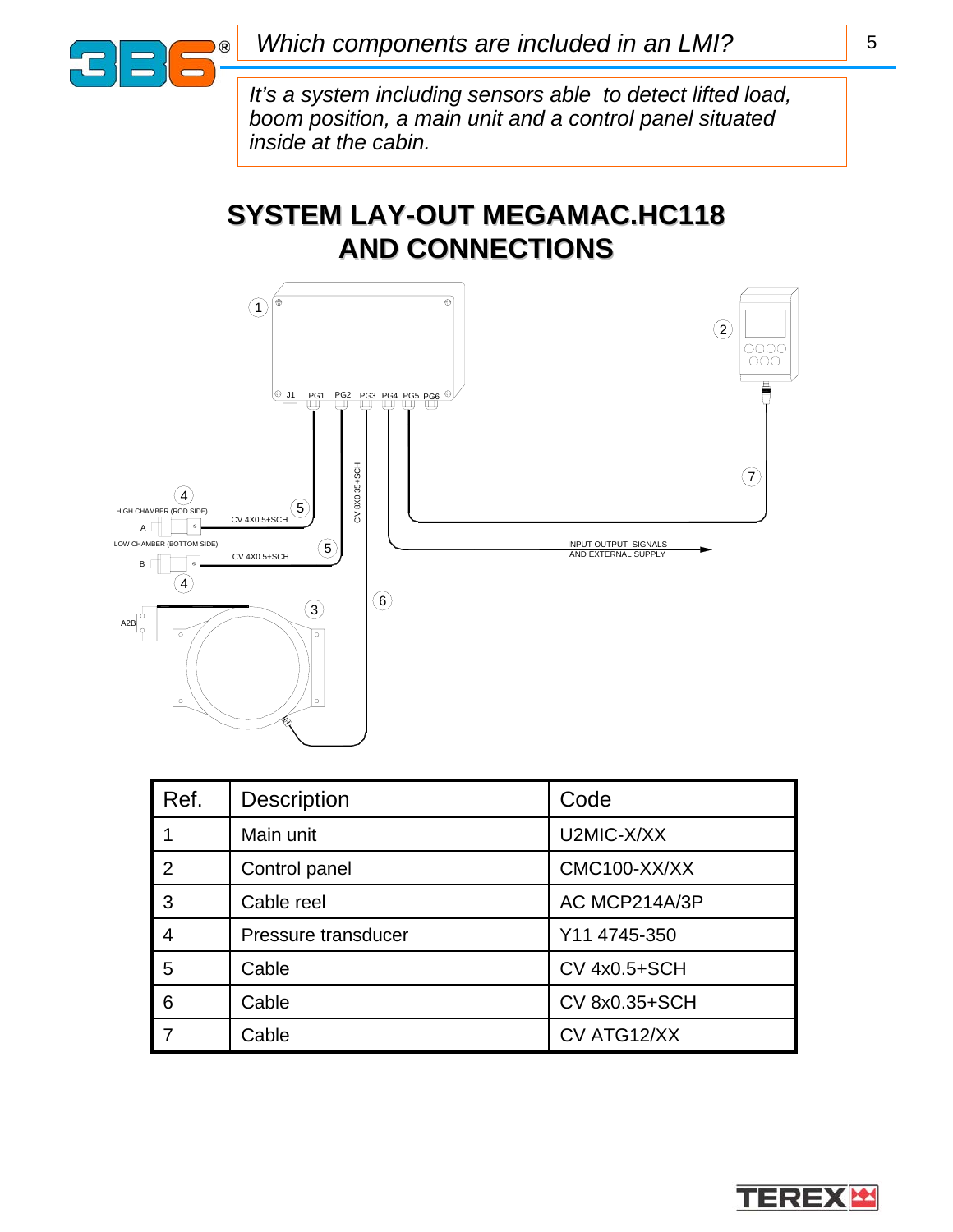

# **SYSTEM LAY-OUT MEGAMAC.HC212 AND CONNECTIONS AND CONNECTIONS**



| Ref.           | <b>Description</b>  | Code                 |
|----------------|---------------------|----------------------|
|                | Main unit           | U2MIC-X/XX           |
| 2              | Control panel       | CMC100-XX/XX         |
| 3              | Cable reel          | <b>ACT11AS100/XX</b> |
| $\overline{4}$ | Cable reel          | AC MCP214A/3P        |
| 5              | Pressure transducer | Y11 4745-350         |
| 6              | Cable               | <b>CV 4x0.5+SCH</b>  |
| 7              | Cable               | CV ATG12/XX          |
| 8              | Cable               | CV 8x0.35+SCH        |
| 9              | A-2-B Switch        | <b>A2B N2</b>        |

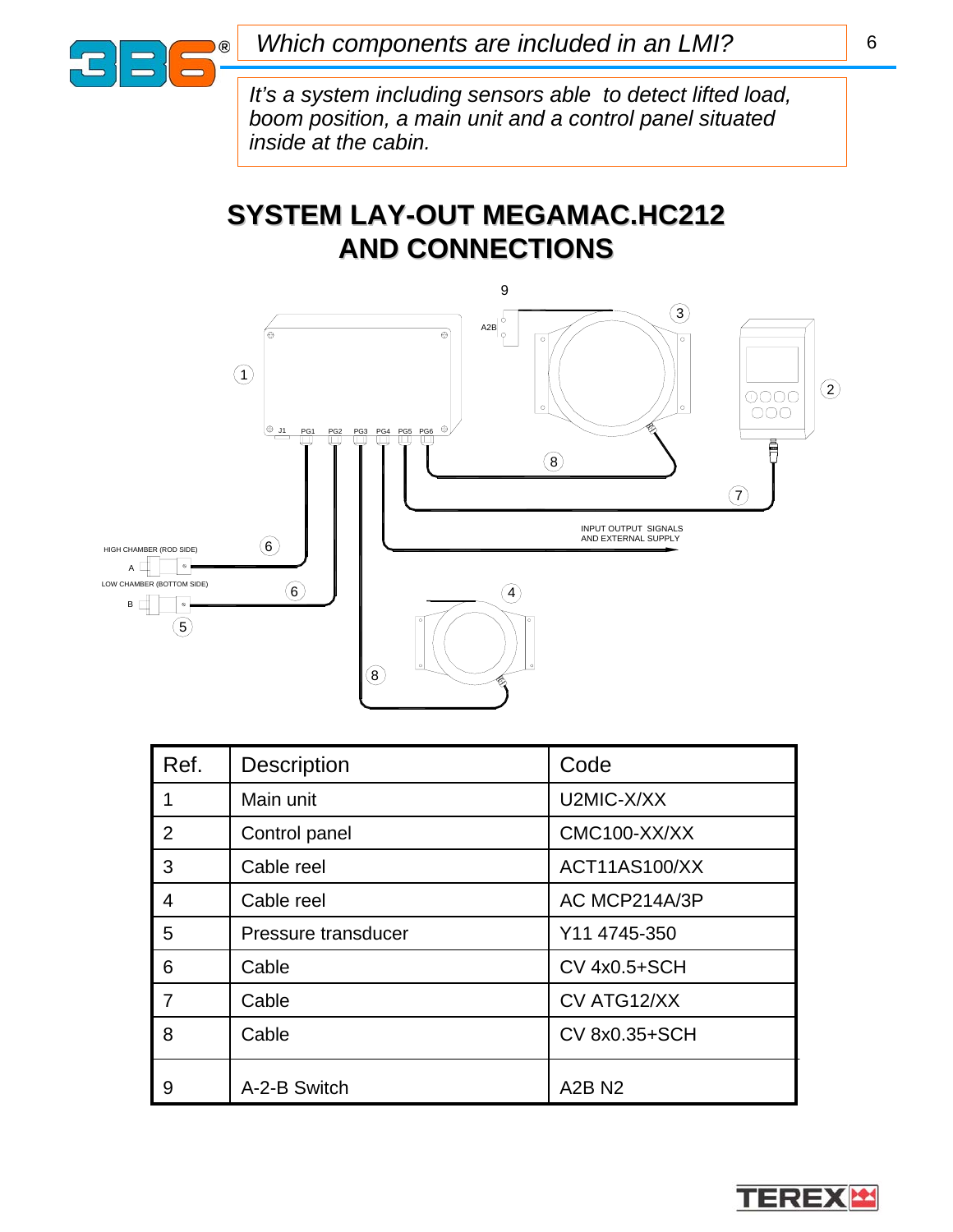

# **SYSTEM LAY-OUT MEGAMAC.HC220 AND CONNECTIONS AND CONNECTIONS**



| Ref. | <b>Description</b>    | Code                |
|------|-----------------------|---------------------|
| 1    | Main unit             | U2MIC-X/XX          |
| 2    | Control panel         | CMC100-XX/XX        |
| 3    | Cable reel            | AC MCP214A/3P       |
| 4    | Cable reel            | ACT10AE100/XX       |
| 5    | Pressure transducer   | Y11 4745-350        |
| 6    | Cable                 | <b>CV 4x0.5+SCH</b> |
| 7    | Cable                 | CV ATG12/XX         |
| 8    | Cable                 | CV 8x0.35+SCH       |
| 9    | <b>Encoder CANBUS</b> | Y11 BMMH42S1N       |
| 10   | A-2-B Switch          | <b>A2B N2</b>       |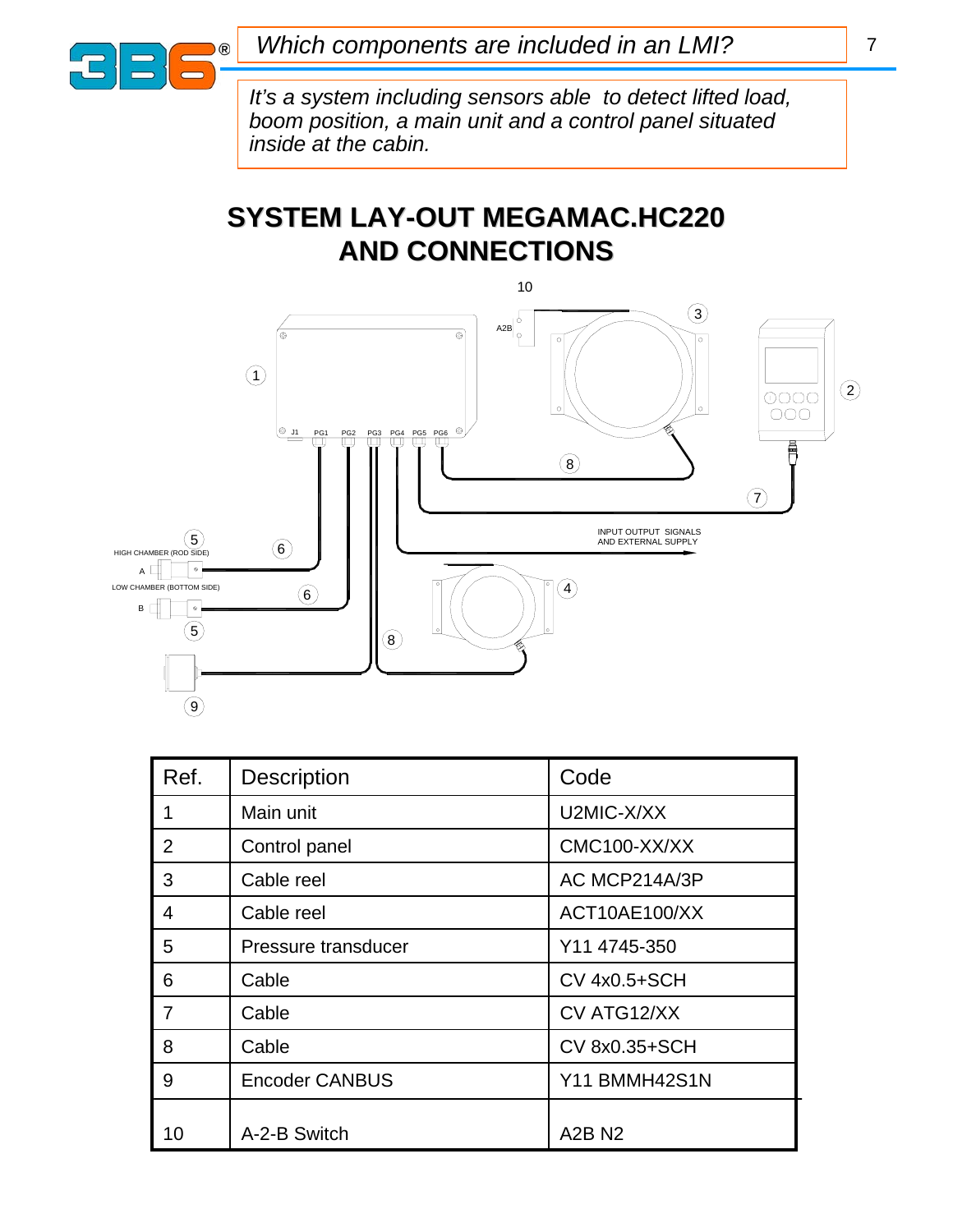

*The sensors are positioned on the boom and cylinders in order to detect data when working, while the main unit and the control panel are located inside the cabin.*

# **COMPONENTS LOCATION ON THE MACHINE COMPONENTS LOCATION ON THE MACHINE**

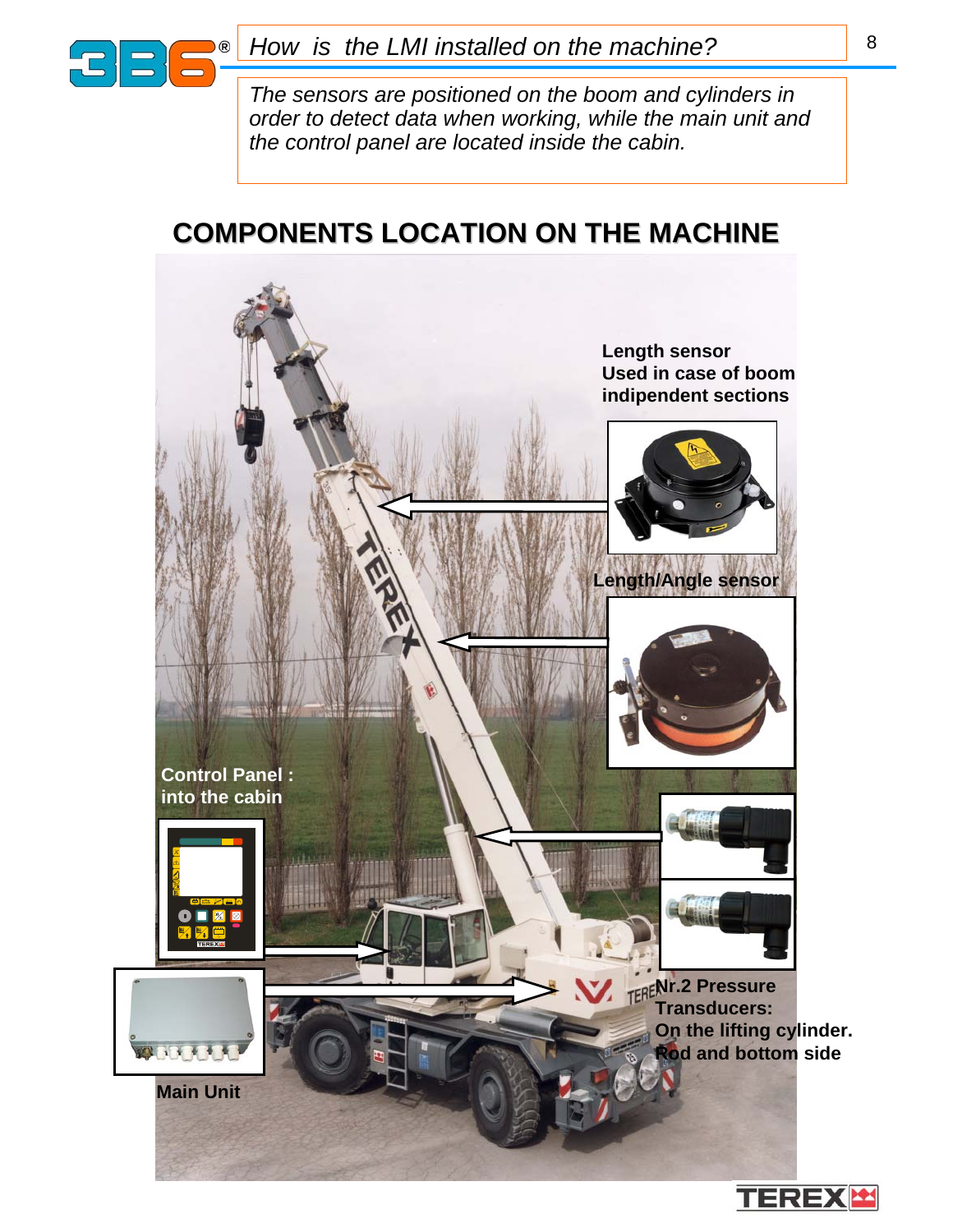

*It gives to the operator all information in order to work in safe conditions and allows proper setting .*

# **CONTROL PANEL DESCRIPTION CONTROL PANEL DESCRIPTION**



1 Working data display;

5 GREEN Button/lamp : if pressed, it allows the operator to scroll the pages  $lit = safety$ 

- 6 AMBER Button/lamp :The lamp lit indicates that the load has reached the pre-alarm condition. Pressing the button, the buzzer will stop.
- 7 RED Button/lamp :The lamp lit indicates that the load has reached the maximum load allowed and the shut off has been performed; The flashing light indicates that the machine is in shut down procedures and the by pass key is activated.

The button can also used to confirm a selection.

- 8 Operating mode selection key: press to increase operating mode value;
- 9 Operating mode selection key: press to decrease operating mode value;
- 10 Rope number ( tackle ) selection key: press as many times as necessary to obtain the required value in order to achieve a correct load reading;
- 11 Key to exclude the manoeuvre block

**Note : The function of the unstable key with return spring consists on disable the automatic alarm function of the safety system.**

**Only the authorised staff can use the key to by-pass the safety system. In case of improper use, the safety equipment and the crane manufacturer are relieved of any responsibility.**

**12** Buzzer ( positioned on the rear panel ) : Intermittent beeping = prealarm condition; Continuous beeping = alarm condition ( shut off movements).

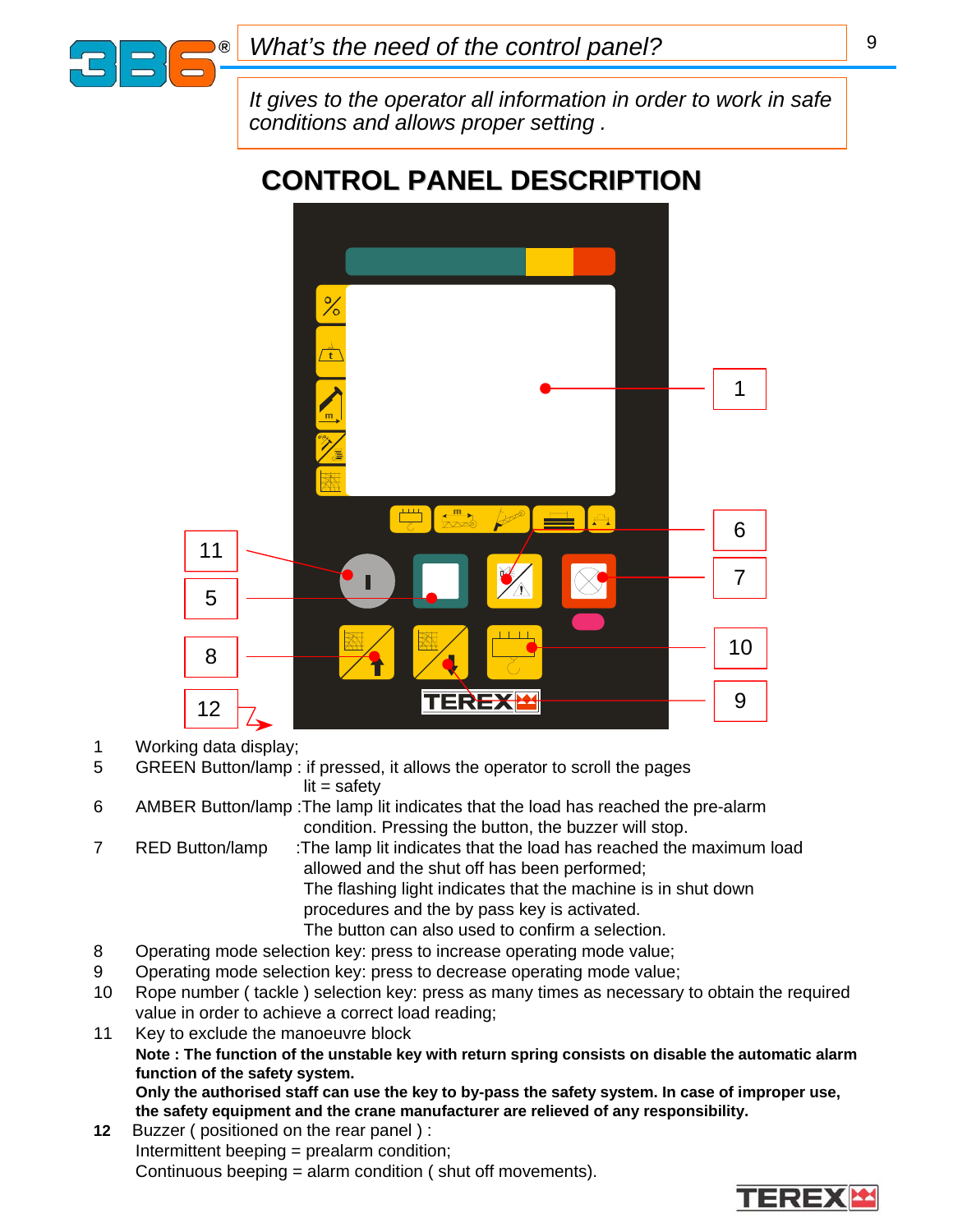

*What does it happen when starting the machine?* | 10

*The system gets activated and automatically proceeds to its self test mode giving information to the Operator.*

# **SWITCHING THE MACHINE ON SWITCHING THE MACHINE ON**

Starting the system the display shows the last operating mode setted prior to the system switching off.



During this phase, the system performs the self test and automatically puts itself in shut off condition. If the machine operating mode is correct, please **confirm by pressing the red button.**

If the operator needs to change the operating mode, please refer to the instruction reported on page 16 "HOW TO SELECT THE OPERATING MODE"

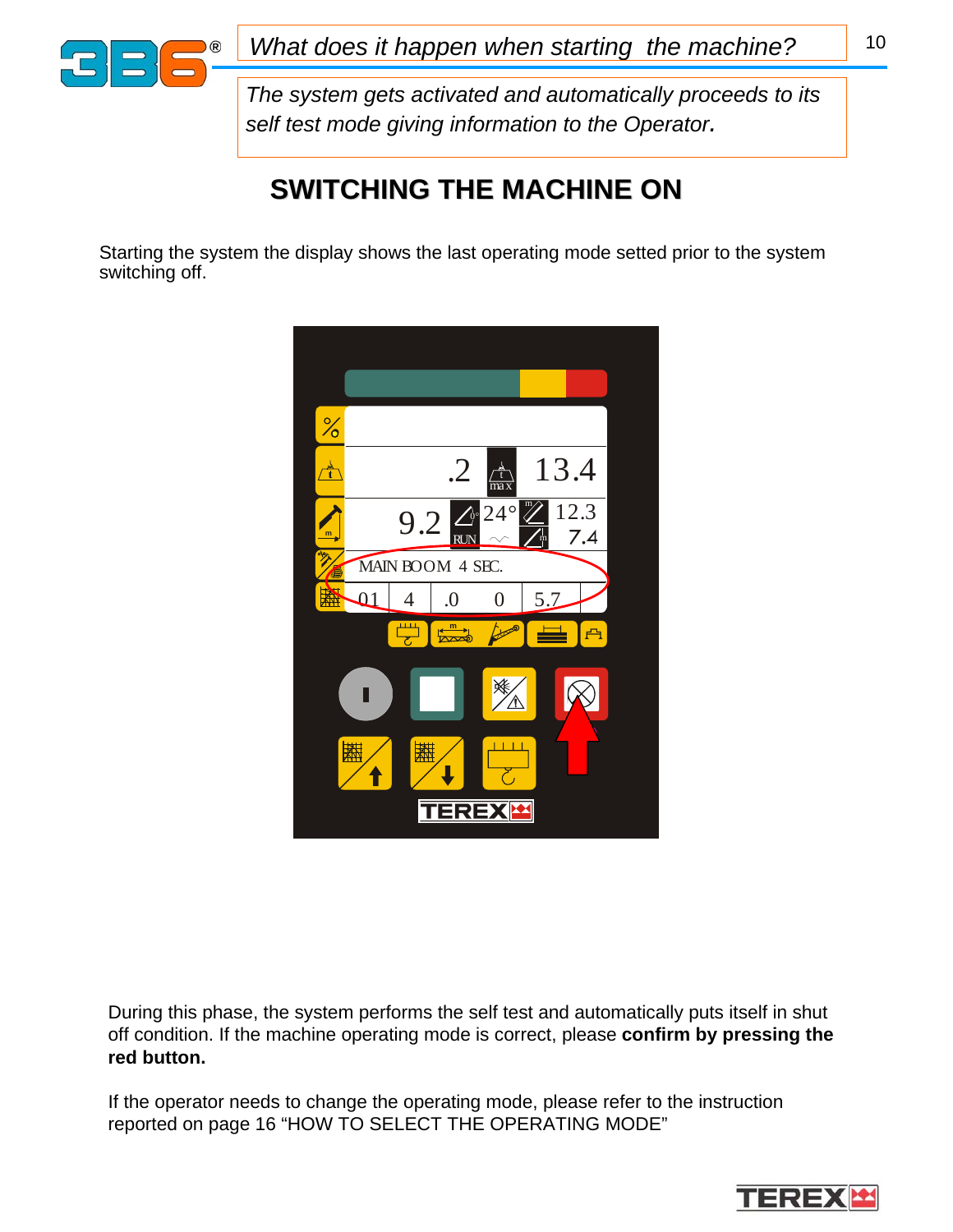

*Yes! It has been designed and its main scope is to check the machine working conditions, comparing them to the limits given by the load Tables previously memorised.*

# **PANEL MONITORING PANEL MONITORING** - Lifting Conditions % and alarms



- 1) LCD bar showing the percentage of the load lifted at this moment.
- 2) Green reference : Safe Zone.
- 3) Amber reference : Alarm Zone.
- -
- 4) Red reference : Shut-off Zone
- 
- 
- 
- - (Lifted load higher than 90% of maximum admitted load).
- (Lifted load higher than 100% of maximum admitted load).
- 5) Green light on : Safe Working
- 6) Amber light on : Alarm (Buzzer activated = intermittent)
- 7) Red light on : Dangerous movements shut off (Buzzer activated = continuous)

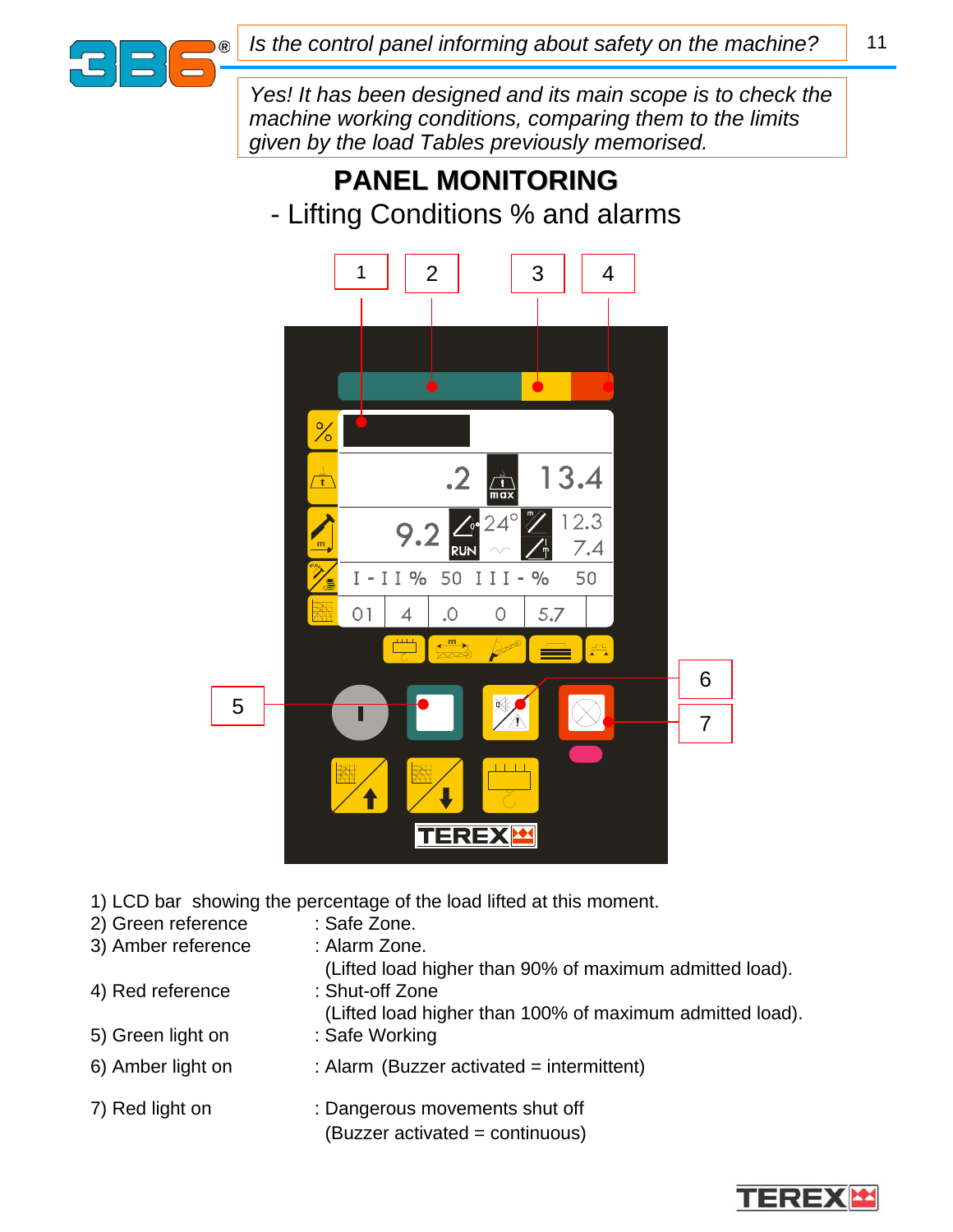

*Yes! It shows on the display all data related to the lifted load and the boom position*

# **PANEL MONITORING** -Main Working Data Reading on the display



- 1.2) LIFTED LOAD Reading in "Tonnes" or "Lbs", with a decimal point
- 1.3) MAXIMUM ADMITTED LOAD (According to the selected load table) Reading in "Tonnes" or "Lbs", with a decimal point
- 1.4) WORKING RADIUS Reading in "Metres" or "Feet", with a decimal point
- 1.5) MAIN BOOM ANGLE Reading in "Degrees"
- 1.6) BOOM LENGTH Reading in "Meters" or "Feet", with a decimal point.
- 1.7) HEIGHT FROM GROUND Reading in "Meters" or "Feet", with a decimal point.

### **Note: Imperial and U.S. readings are optional and selectable by parameter.**

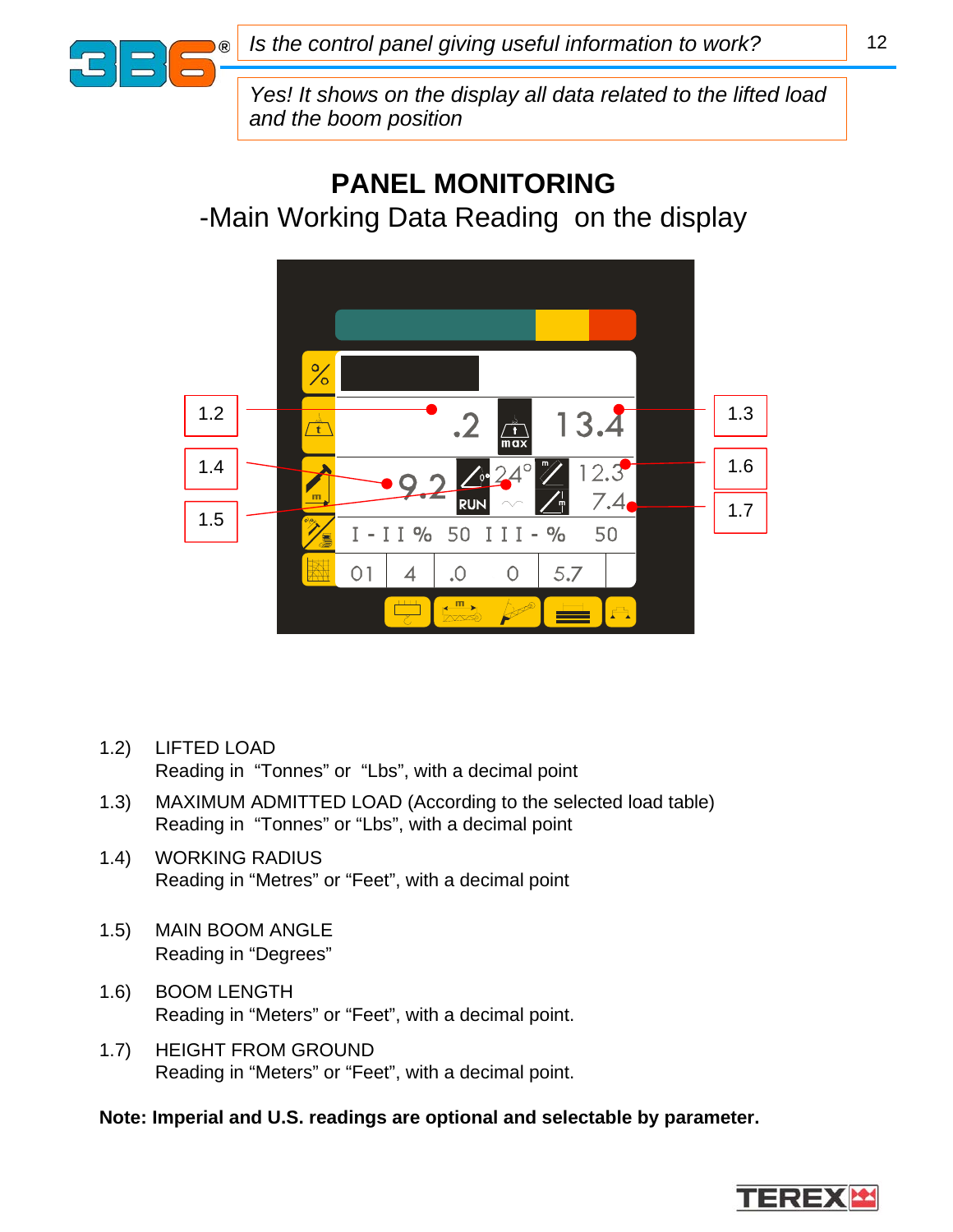

*Yes! It shows on the display all data related to the lifted load and the boom position*

# **PANEL MONITORING** -Main Working Data Reading on the display



1.8) WRITTEN TEXT

The following information are displayed : the % of boom length or boom sections, the stowed jib, alarms and warning messages, operating mode during selection procedures. This written message appears after the operating mode has been selected. (Please refer to "SWITCHING THE MACHINE ON section on " Pag.10 and "SELECTING THE OPERATING MODE "section on Pag.16)

- 1.8a) BOOM SINGLE ELEMENT EXTENSION PERCENTAGE (0% = element completely closed; 100% = element completely extended).
- 1.9a) OPERATING MODE SELECTED CODE: Corresponds to the load charts table which must be selected related to the crane configuration.
- 1.9b) PART OF LINES manually selectable.
- 1.9c) JIB LENGTH : Corresponds to the jib's extension related to the table chart selected
- 1.9d) JIB OFFSET : Corresponds to the jib's offset referred to the table chart selected
- 1.9e) COUNTERWEIGHT VALUE : Indicates the counterweight value referred to the table chart selected

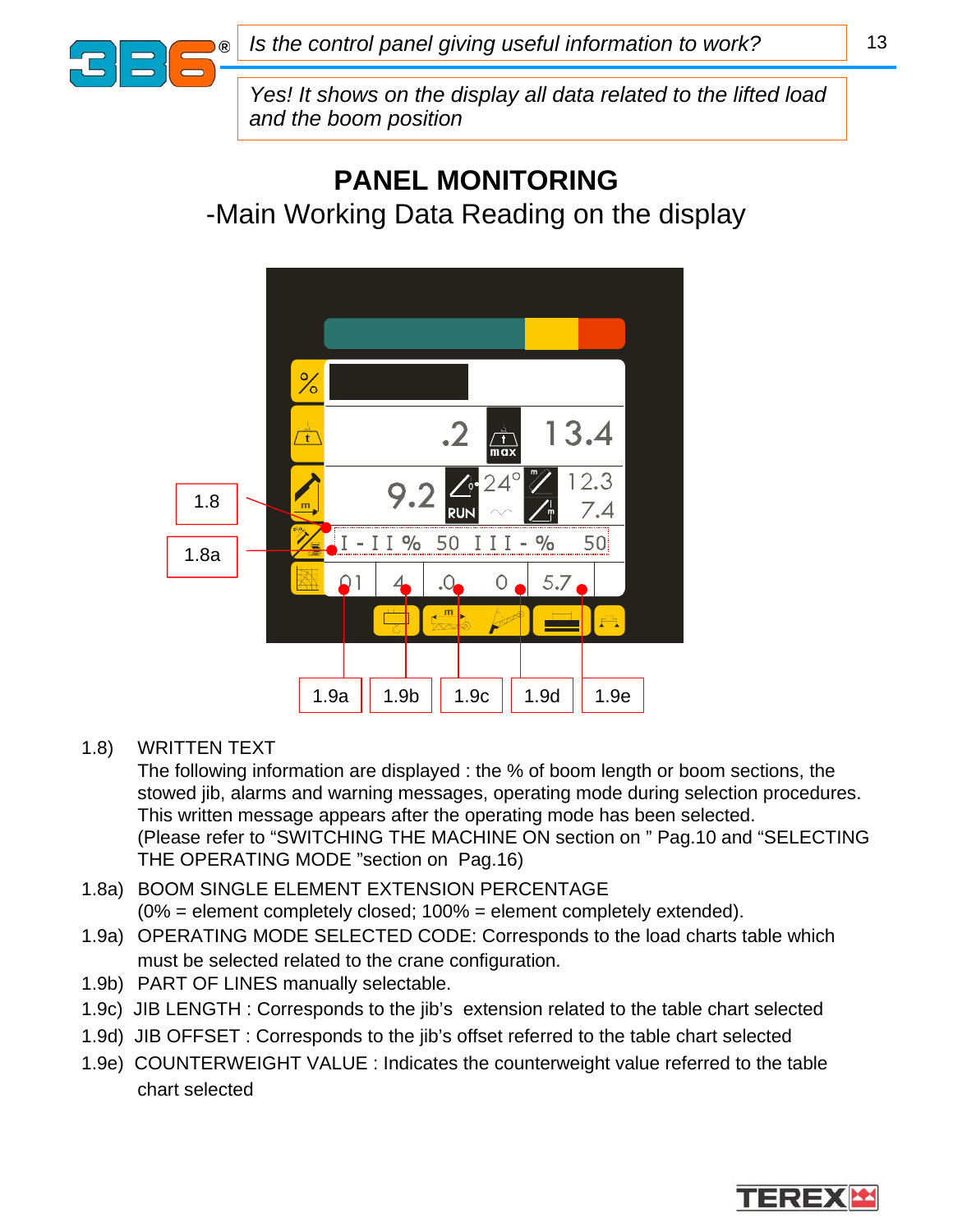

*Yes! It shows on the display all data related to the lifted load and the boom position through graphic.*

### **PANEL MONITORING** - Main working data reading through graphics

By pressing the green button, it's possible to visualize the working data through graphics.



- 1.1) LCD bar showing the percentage of the load lifted at this moment.
- 
- 1.3) MAXIMUM ADMITTED LOAD
- 
- 1.5) MAIN BOOM ANGLE Reading in "Degrees"
- 
- 

1.2) LIFTED LOAD Reading in "Tonnes" or "Lbs", with a decimal point

According to the selected load table Reading in "Tonnes" or "Lbs", with a decimal point 1.4) WORKING RADIUS Reading in "Metres" or "Feet", with a decimal point

1.6) BOOM LENGTH. The Reading in "Metres" or "Feet", with a decimal point 1.7) HEIGHT FROM GROUND Reading in "Metres" or "Feet", with a decimal point

- 1.9a) OPERATING MODE SELECTED CODE : Corresponds to the load charts table which must be selected related to the crane configuration. 1.9b) PART OF LINES manually selectable.
- 1.9c) JIB LENGTH : Corresponds to the jib's extension related to the table chart selected
- 1.9d) JIB ANGLE : Corresponds to the jib's angle referred to the table chart selected

1.9e) COUNTERWEIGHT VALUE : Indicates the counterweight value referred to the table chart selected

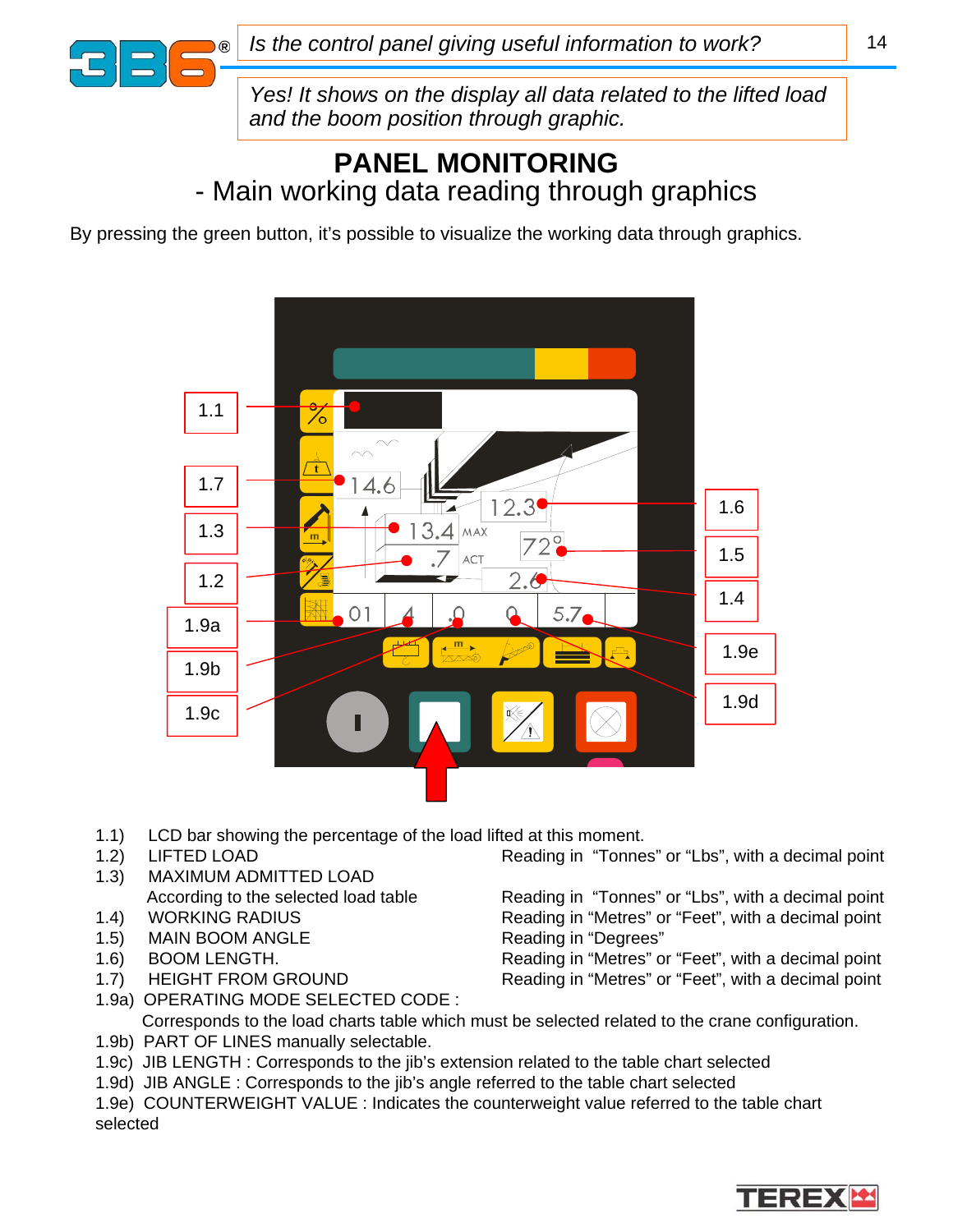

*Can the control panel give further useful information regarding the machine?*

*Yes, through the graphic display, showing complementary reading related to the machine.*

# **PANEL SCREENS**

-Complementary reading related to the machine functioning

The further information displayed on the panel (zone 1.8) are the following :



This message appears when the Anti two block alarm is activated.



This message appears when the lifted load has overtaken the maximum load allowed referring to the load charts table.

|--|

This message appears when the load lifted overtakes the maximum load allowed on the single rope.

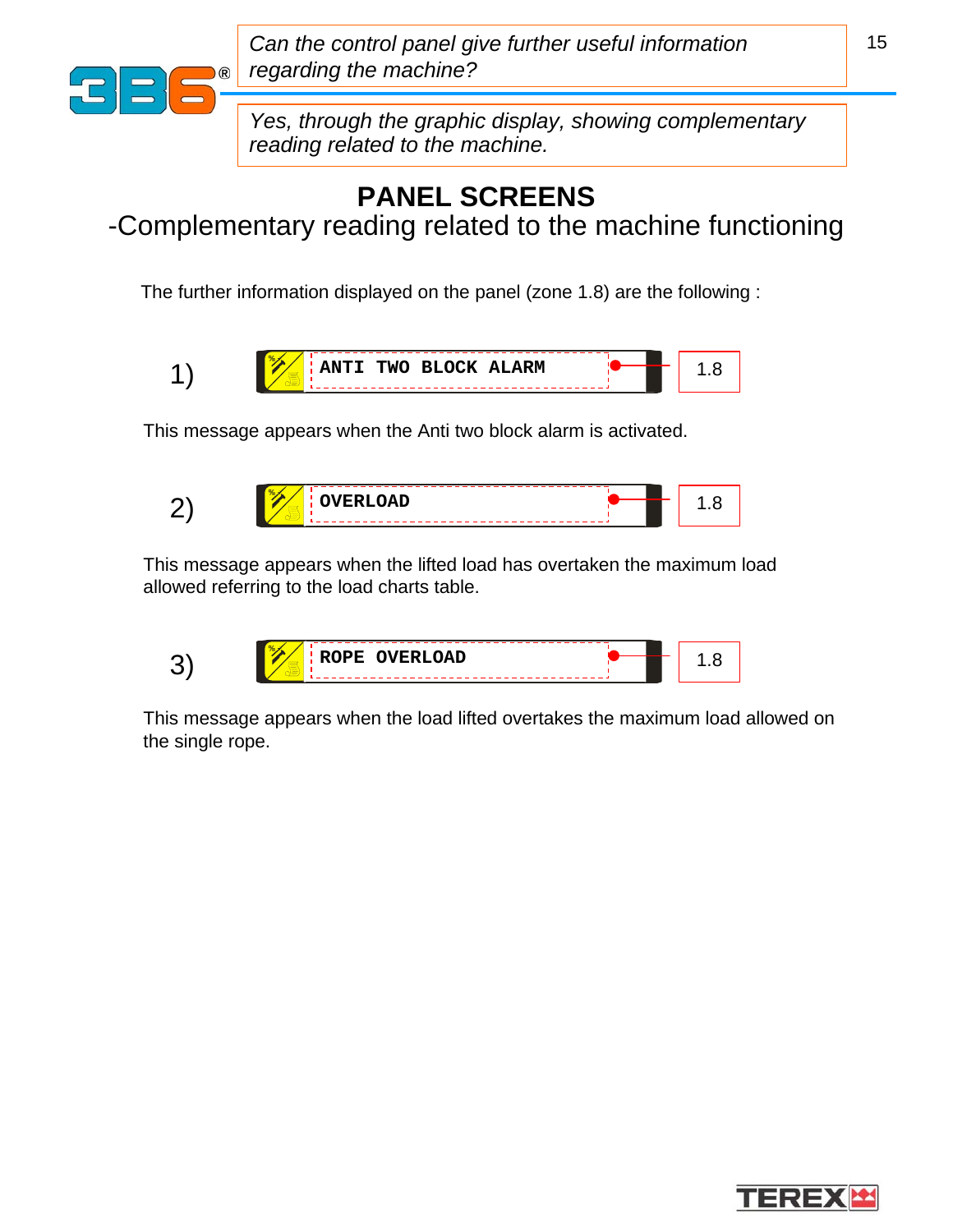

*Simply pushing two buttons on the control panel.*

# **SELECTING THE OPERATING MODE SELECTING THE OPERATING MODE**

### - Operating mode set



To change the crane operating mode, please refer to the following instructions:

- Press the button 8 or 9, on the display appears the description (zone1.8) and the code (zone1-9a) of the operating mode used.
- Press once again the button 8 (to increase) or 9 (to decrease) until the display will show the description (Zone 1.8) and the code (Zone 1.9a) of the correct operating mode.

Please refer to the load charts table supplied by the manufacturer for the Operating Mode list.

• Press the red button (7) to confirm the selection

**NOTE :It's not possible to change an Operating Mode when a load is applied.**

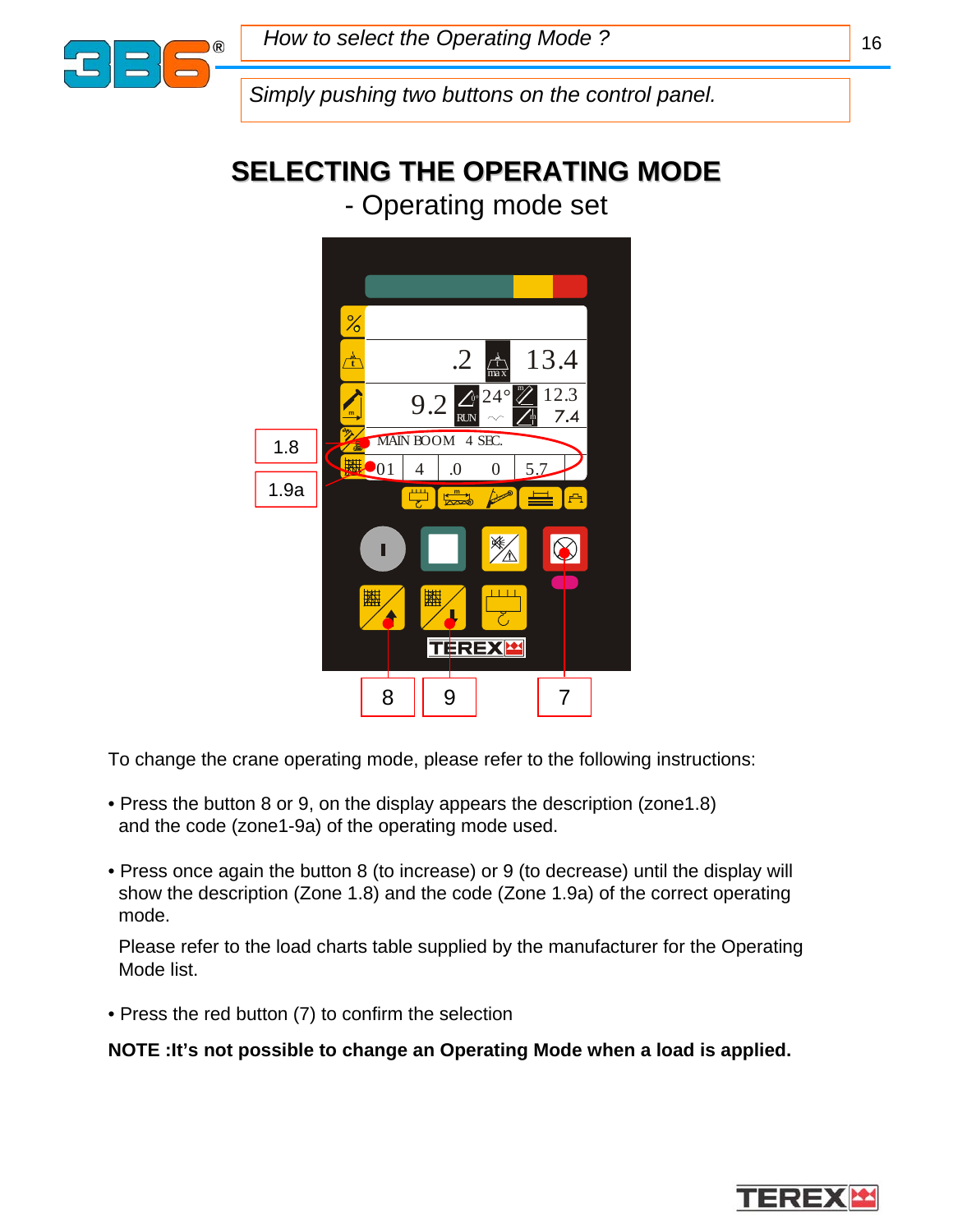

*How can I select the rope number ( tackle )?* 17

*Simply pushing two buttons on the control panel.*

# **ROPE NUMBER (TACKLE) SETTING UP ROPE NUMBER (TACKLE) SETTING UP**

### **LINES OF ROPE SETTING UP**

It's necessary to set the line of ropes value every time that the winch rope's number changes.

#### **WARNING :**

**A miscalculation of the lines of rope, could lead to danger situation**

To modify the line of rope, please proceed as follows:

- Press the button 10 until on the display (zone 1.8) the description of load table in use is shown.
- Press button 8 to increase or 9 to decrease the number of rope lines.
- **Press red button** (7) to confirm proper setting.
- **NOTE : If the load on the rope is higher than the single rope maximum admitted load, the system puts itself in alarm conditon and a message will appear.**



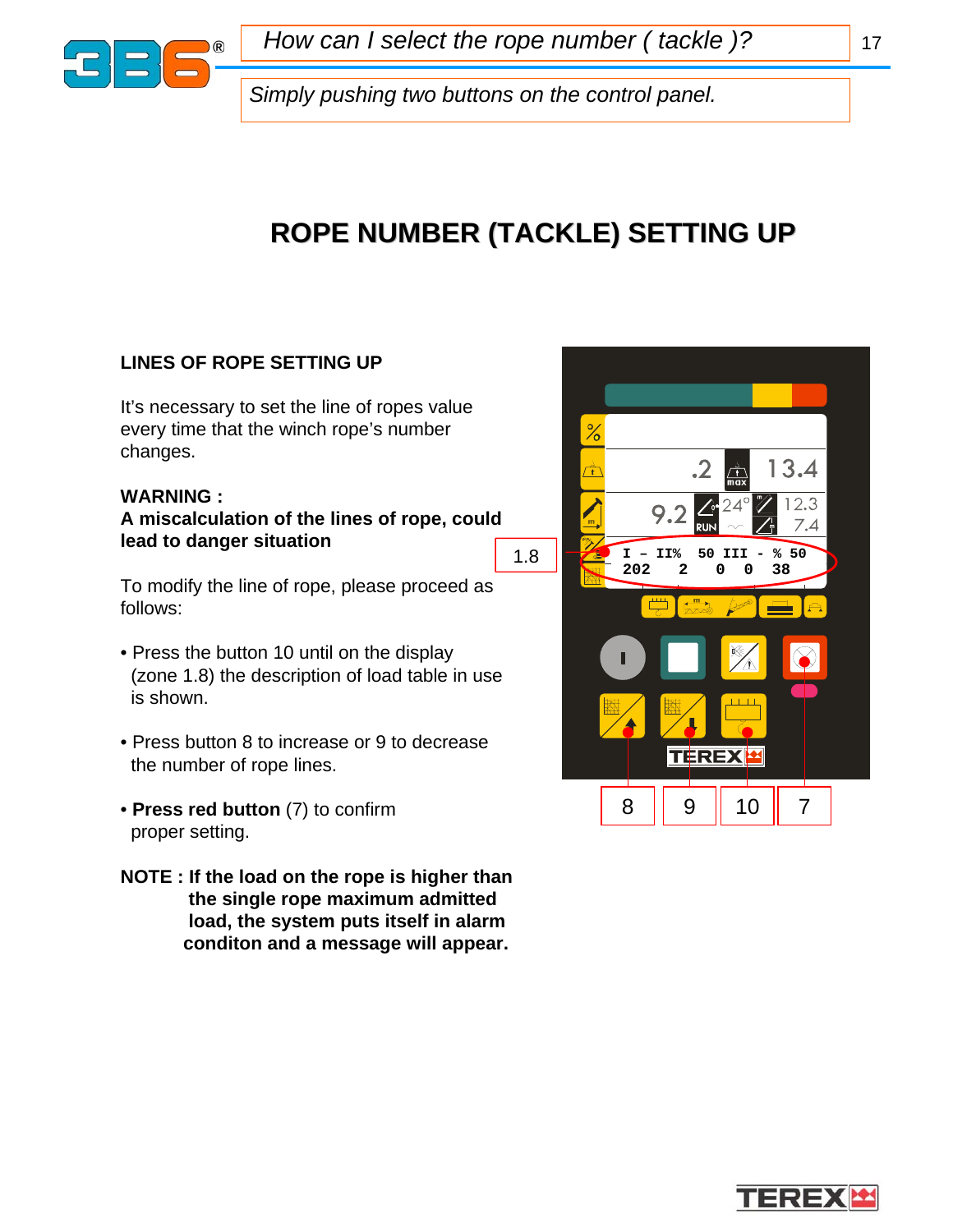

*Of course. To be considered a reliable system, it must be able to perform self-check in order to detect internal or components faults.*

# **AUTO-DIAGNOSTIC DIAGNOSTIC**

The LMI is equipped of an auto diagnostic system which is able to detect faulty pressure transducers, or boom angle/length sensors, broken cables or internal electronic faults. When an alarm occurs, the LMI puts itself in a safe condition stopping the dangerous movements and at the same time the display shows an alarm message ( zone 1.8). According to alarm code and message, it will be possible to identify the fault.



The codes are reported in the following list, that also includes some hints to solve the problem and get back to normal working conditions.

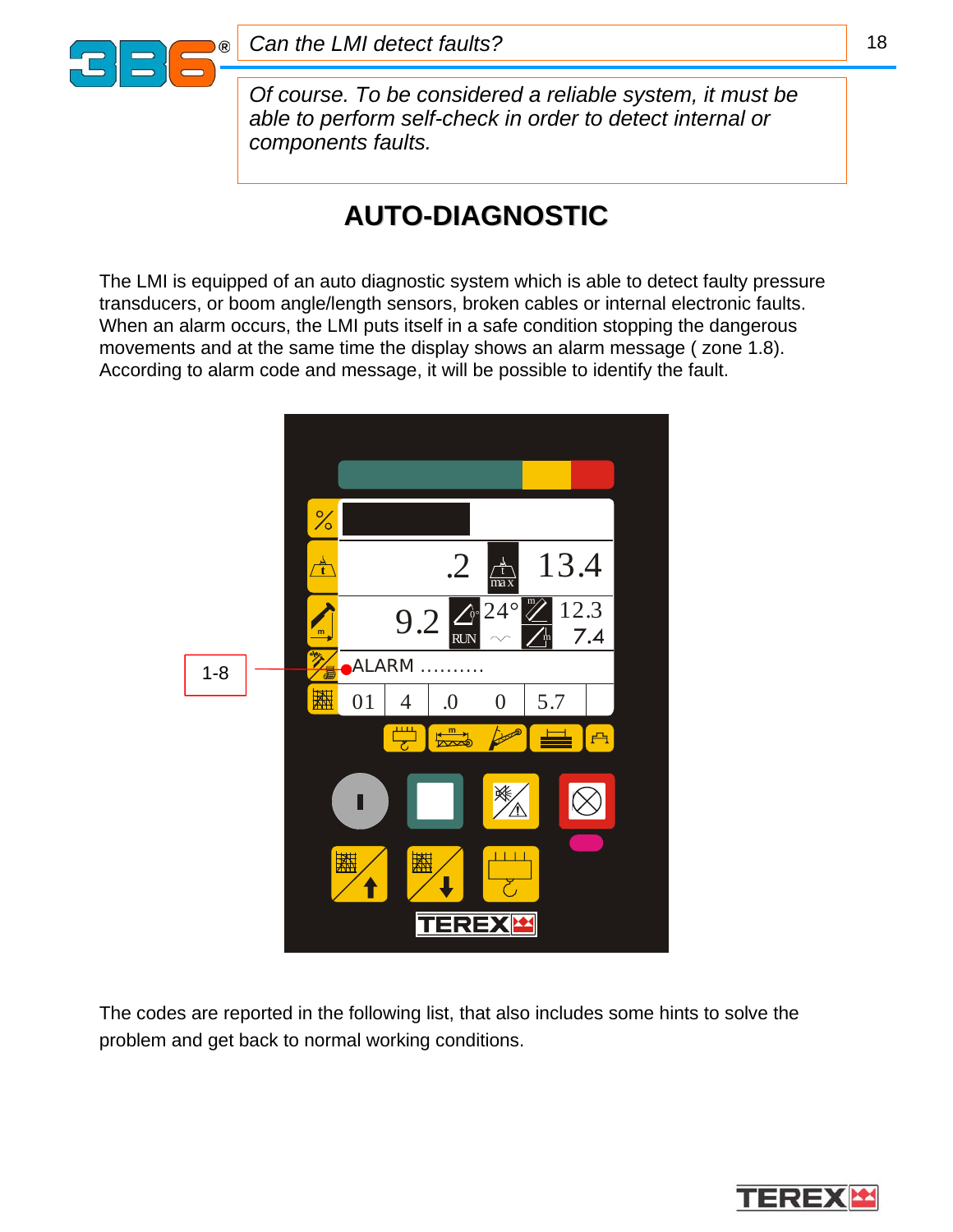

*Through codes automatically shown on the display. Here follows the list including some hints to solve them.*

# **ALARM CODES AND ACTIONS TO TAKE ALARM CODES AND ACTIONS TO TAKE**

| <b>Alarm</b><br>code | <b>Description</b>                                                                             | What to do                                                                                                                                                                                                                                                          |
|----------------------|------------------------------------------------------------------------------------------------|---------------------------------------------------------------------------------------------------------------------------------------------------------------------------------------------------------------------------------------------------------------------|
| 56                   | Memory data not<br>reliable                                                                    | • Switch the system off and on.<br>If the alarm persists, please, contact Technical Assistance<br>to:<br>•Verify that E2prom chip is fitted properly in its socket.<br>• Re-enter data and save them again<br>• Replace the E2PROM chip and recalibrate the machine |
| 15                   | Angle sensor<br>reading lower than<br>the minimum value                                        | • Verify that the wiring and the connectors are not in short<br>circuit.<br>If the alarm persists, please, contact Technical Assistance :<br>• Verify the angle sensor integrity.                                                                                   |
| 25                   | Angle sensor<br>reading higher than<br>the maximum value                                       | •Verify that the cable or the connector wiring is not open<br>If the alarm persists, please, contact Technical Assistance :<br>• Verify the angle sensor integrity.                                                                                                 |
| 12                   | Pressure reading of<br>the main cylinder<br>(bottom side) lower<br>than the minimum.           | • Verify that the cable or the connectors wiring are not in<br>short circuit<br>If the alarm persists, please, contact Technical Assistance :<br>• Verify the pressure transducer integrity                                                                         |
| 22                   | Pressure reading of<br>the main cylinder<br>(bottom side) higher<br>than the maximum.          | • Verify that the cable or the connector wiring are not open<br>If the alarm persists, please, contact Technical Assistance :<br>•Verify the pressure transducer integrity                                                                                          |
| 13                   | Pressure reading of<br>the main cylinder<br>(rod side) lower<br>than the minimum.              | •Verify that the wiring and the connectors are not in short<br>circuit<br>If the alarm persists, please, contact Technical Assistance :<br>•Verify the pressure transducer integrity                                                                                |
| 23                   | Pressure reading<br>pressure of the<br>main cylinder (rod<br>side) higher than<br>the maximum. | • Verify that the cable or the connector wiring are not open<br>If the alarm persists, please, contact Technical Assistance :<br>•Verify the pressure transducer integrity                                                                                          |
| 11                   | Boom length sensor<br>total reading lower<br>than the minimum<br>value                         | • Verify that the wiring and the connectors are not in short<br>circuit<br>If the alarm persists, please, contact Technical Assistance:<br>Verify the length transducer integrity                                                                                   |

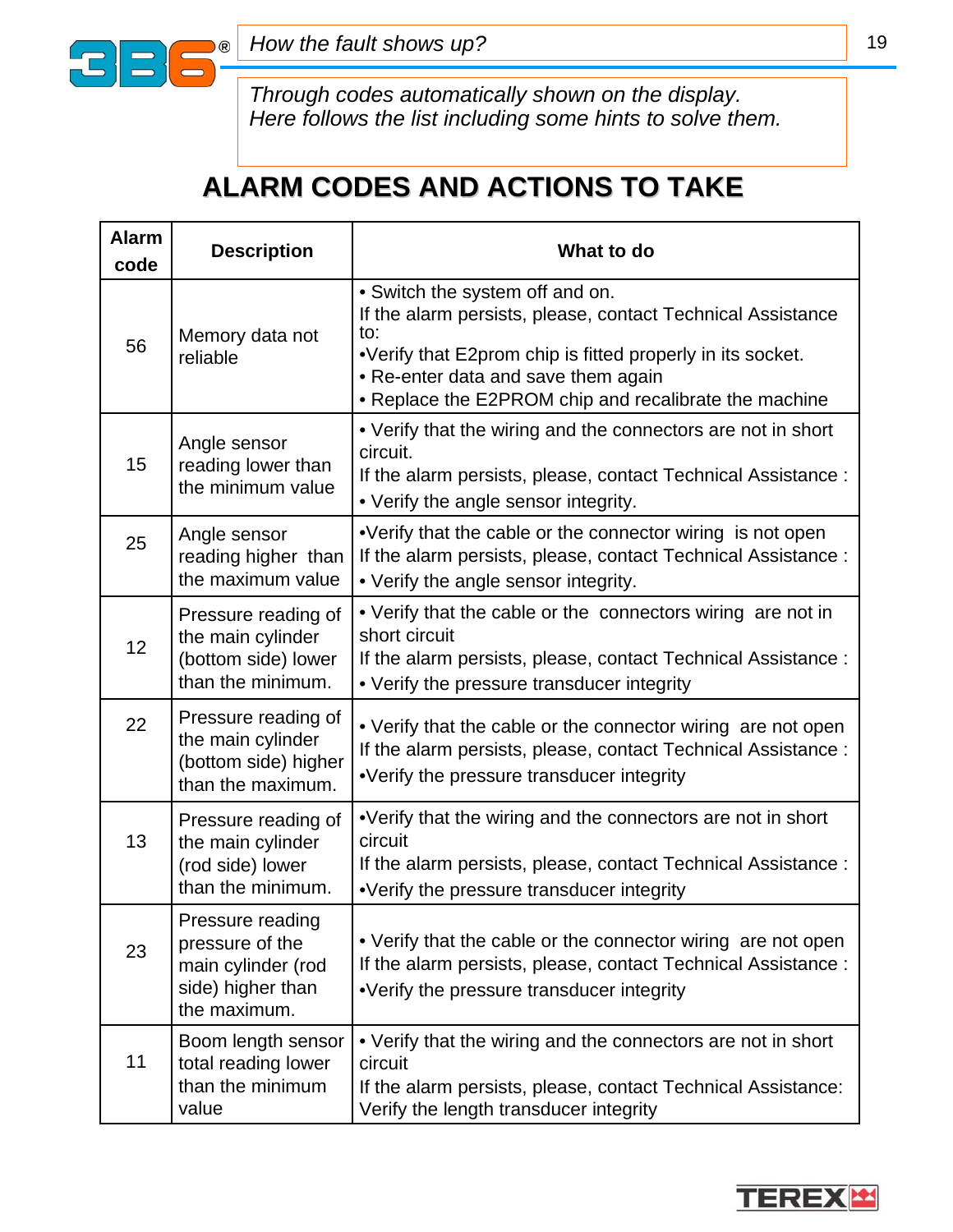

*Through codes automatically shown on the display. Here follows the list including some hints to solve them.*

| <b>Alarm</b><br>code                                                                         | <b>Description</b>                                                                                                                                           | What to do                                                                                                                                                                           |  |
|----------------------------------------------------------------------------------------------|--------------------------------------------------------------------------------------------------------------------------------------------------------------|--------------------------------------------------------------------------------------------------------------------------------------------------------------------------------------|--|
| 21                                                                                           | Boom length sensor<br>total reading higher<br>than the maximum<br>value                                                                                      | • Verify that the cable or the connector wiring is not<br>open<br>If the alarm persists, please, contact Technical<br>Assistance:<br>• Verify the length transducer integrity        |  |
| The boom's angle has<br>E01<br>overtaken the<br><b>RADIUS</b><br><b>MIN</b><br>maximum value |                                                                                                                                                              | • Lower the boom                                                                                                                                                                     |  |
| E <sub>02</sub><br><b>RADIUS</b><br><b>MAX</b>                                               | This message appears<br>when the boom is<br>positioned in a way<br>that, referring to the<br>load charts, there isn't<br>any load charts table<br>applicable | •Lift or close the crane boom until a load chart table<br>can be applied.                                                                                                            |  |
| 18                                                                                           | Table charts not<br>available<br>The operating<br>condition selection is<br>missing                                                                          | •Please, select the operating mode in use and<br>confirm it.                                                                                                                         |  |
| 20                                                                                           | Group<br>Alarm.Configuration<br>errore                                                                                                                       | •Please, select the operating mode in use and<br>confirm it.                                                                                                                         |  |
| 6                                                                                            | Boom length sensor 1<br>reading lower than the<br>minimum value                                                                                              | • Verify that the wiring and the connectors are not in<br>short circuit<br>If the alarm persists, please, contact Technical<br>Assistance:<br>Verify the length transducer integrity |  |
| 7                                                                                            | Boom length sensor 1<br>reading higher than the<br>maximum value                                                                                             | • Verify that the cable or the connector wiring is not<br>open<br>If the alarm persists, please, contact Technical<br>Assistance:<br>• Verify the length transducer integrity        |  |

**NOTE: The code of the alarms can change in case of particular functions or client needs**

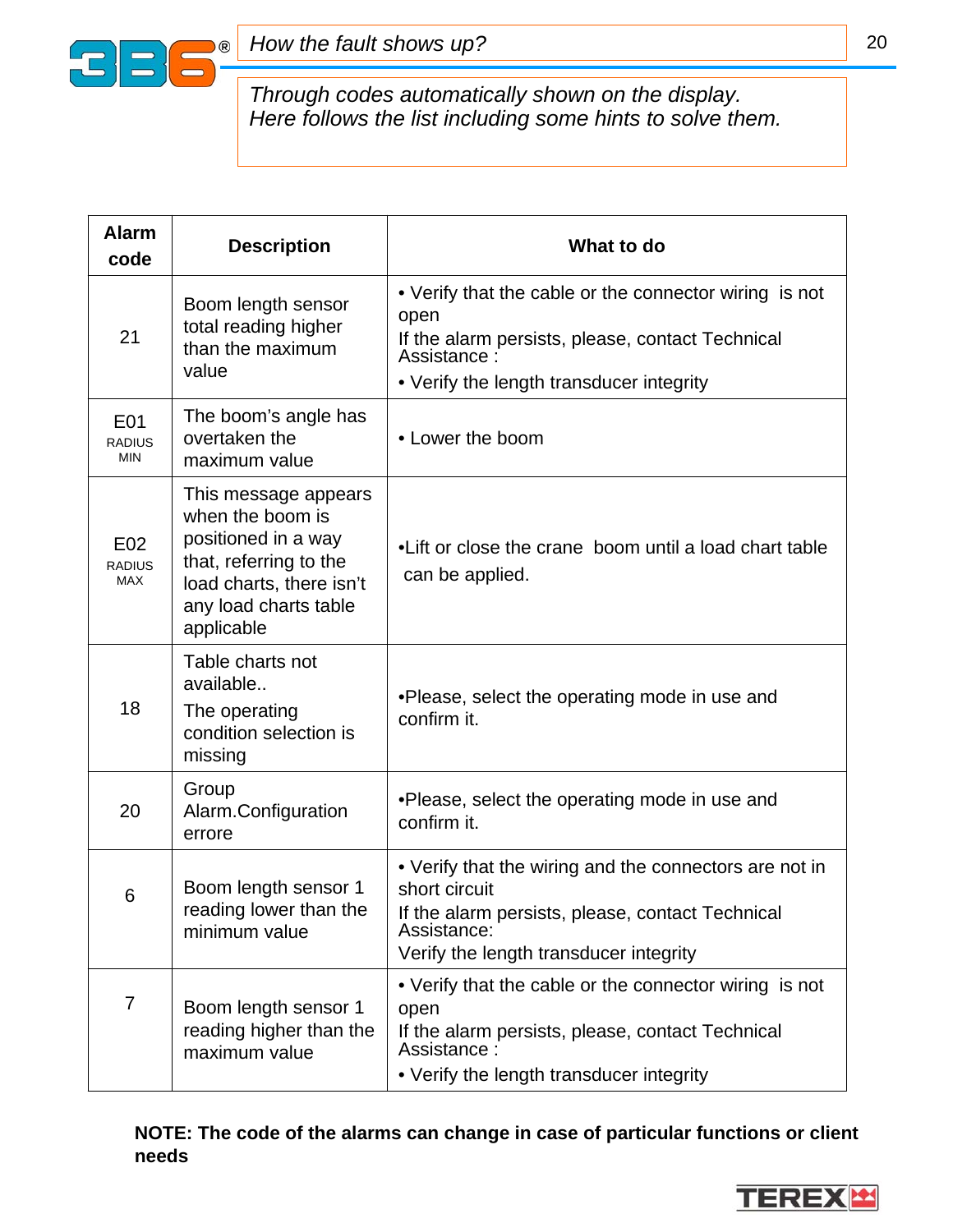

**i.s.a.a.c.** (interactive space advanced automatic control)

MEGAMAC HC is equipped with Working area limitation software. To access "isaac" menu, press and release the green pushbutton button until the following page is shown.



Welcome to ISAAC. The 3B6 working area limiting system.

Isaac is a graphic interface, which helps the operator set restricted working area limits for the machine. Working area limits are set by means of a self learning procedure using text and graphic symbols.

In the upper part of the display, graphic information (1) will be indicated, in the lower part of the display, 3 icons represent the actual function of the 3 input buttons (2). The pushbuttons are multi-function, depending on the page of the interactive menu.



to confirm and store the actual turret position.



erase previous stored values. This button also restores full machine operations.



access to next page within isaac



return to main system menu

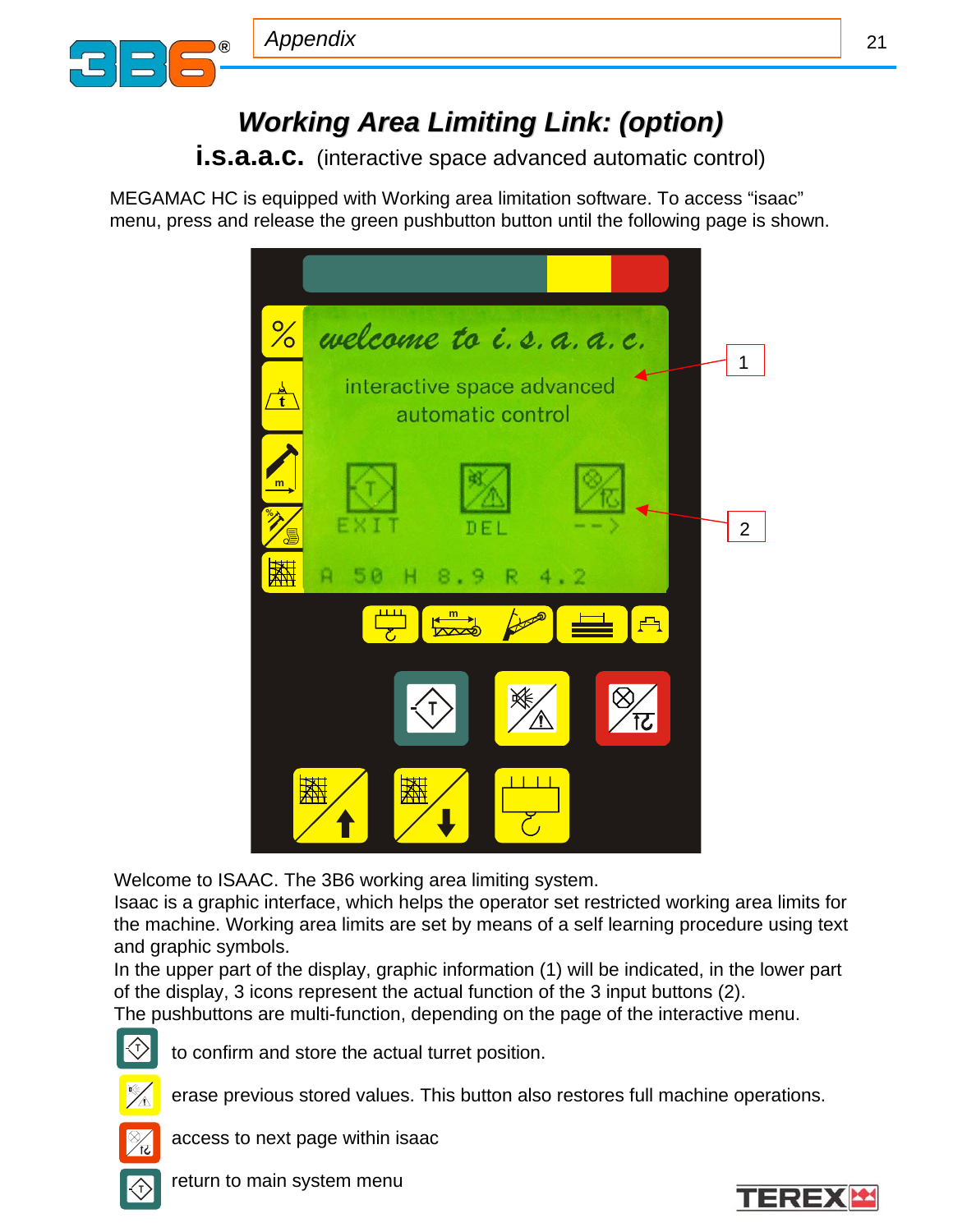

*i.s.a.a.c. (interactive space advanced automatic control)*

MAX Angle Setting:

Press and release the red pushbutton  $\frac{1}{2}$  to access the following menu:





- 1) Graphic zone: the black area indicates the restricted working area (non-working area for the boom). Blinking arrow indicates the limited movement
- 2) Actual Boom angle (degrees)
- 3) Push button function
- 4) Text line: indicates the actual stored allowed angle. (999 means no limitation)
- 5) Actual Boom angle (degrees)
- 6) Boom height (meters, 1 decimal) (feet/tenths)
- 7) Radius (meters, 1 decimal) (feet/tenths)
- 8) Warning: it is activated when the boom reaches the maximum allowed angle. When the maximum angle is reached, the movement is automatically stopped and the red light is illuminated at the same time with the "STOP" symbol

### **How to store max angle:**

- Raise (or lower) the boom to the required maximum position.
- Press and release the green button  $|\langle \tau \rangle|$
- In the text line [4] you will see the blocking angle value in tenth of degrees
- To cancel the stored value, press and release the yellow pushbutton  $\sqrt{\frac{m}{\lambda}}$ , the value in the line [4] will be set default to 999 (no angle limit).

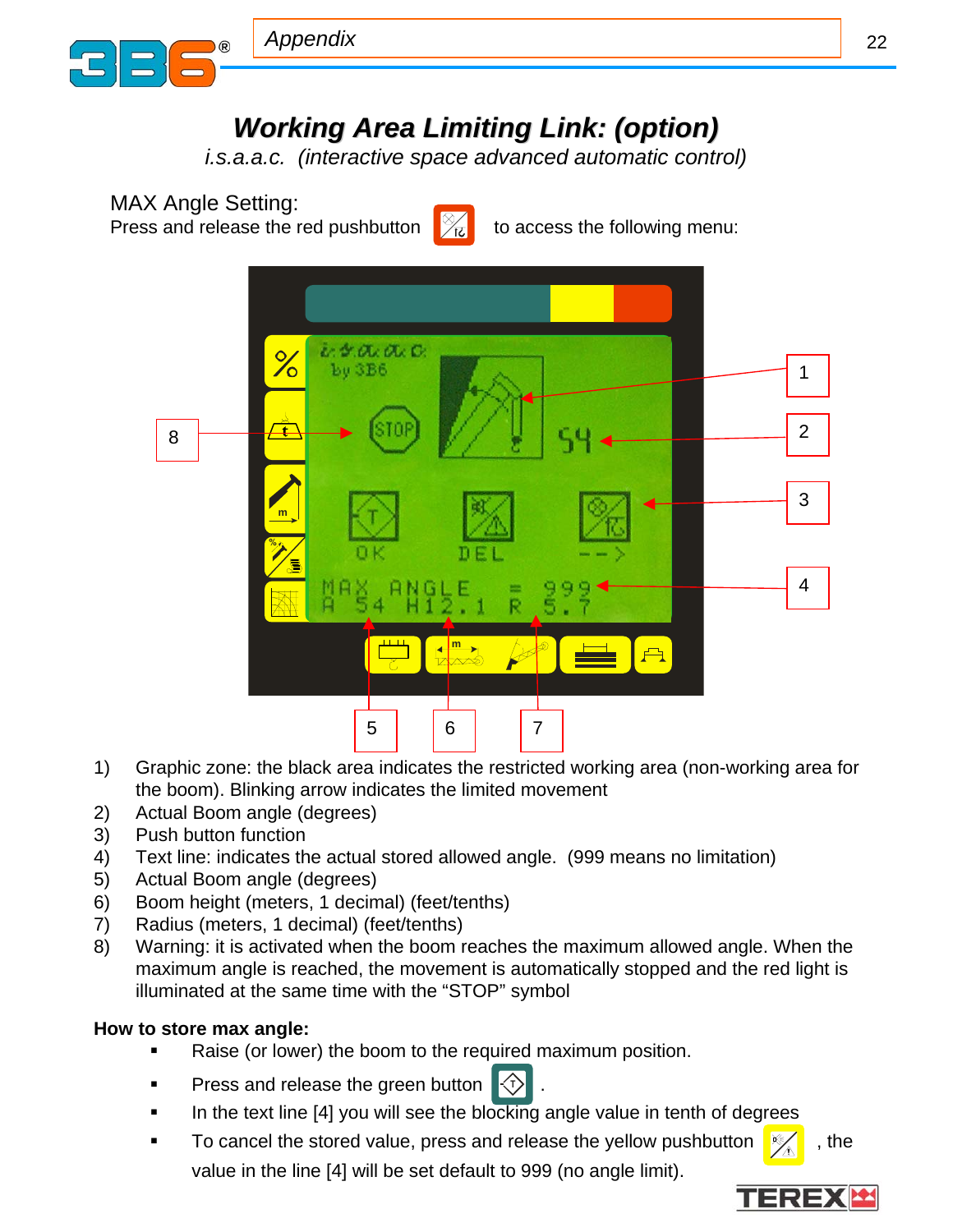

*i.s.a.a.c. (interactive space advanced automatic control)*

MAX Height setting:

Press and release the red pushbutton  $\sqrt{\frac{1}{k}}$  to access the following menu:





- 1) Graphic zone: the black area indicates the restricted working area (non-working area for the boom). Blinking arrow indicates the limited movement
- 2) Actual Boom height (meters, 1 decimal) (feet/tenths)
- 3) Push button function
- 4) Text line: indicates the actual stored allowed angle. (999 means no limitation)
- 5) Actual Boom height (degrees)
- 6) Height of the head of the boom (meters, 1 decimal) (feet/tenths)
- 7) Radius (meters, 1 decimal) (feet/tenths)
- 8) Warning: it is activated when the boom reaches the maximum allowed height. When the maximum height is reached, the movement is automatically stopped and the red light is illuminated at the same time with the "STOP" symbol

### **How to store max height:**

- Raise (or lower) the boom to the required maximum position.
- Press and release the green pushbutton  $\Diamond$ .
- In the text line [4] you will see the blocking height value in meters plus one decimal.  $\mathbb{X}_{\!\Delta}$
- To cancel the stored value, press and release the yellow pushbutton the value in the line [4] will be set to 9999 (no height limit).

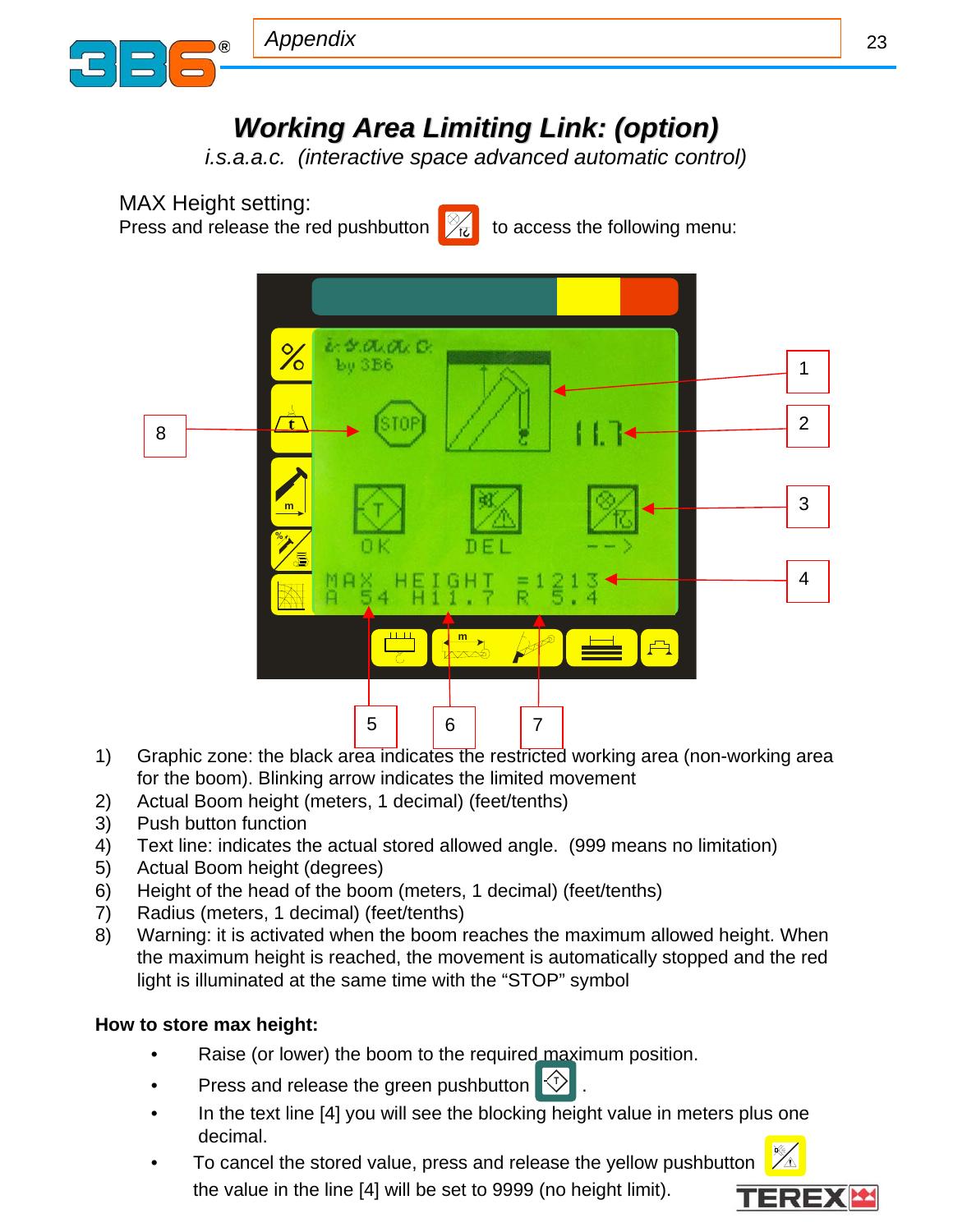

*i.s.a.a.c. (interactive space advanced automatic control)*

MAX Radius setting:

Press and release the red pushbutton  $\sqrt{\frac{2}{k}}$  to access the following menu:





- 1) Graphic zone: the black area indicates the restricted working area (non-working area for the boom). Blinking arrow indicates the limited movement
- 2) Actual radius (meters, 1 decimal.) (feet/tenths)
- 3) Push button function
- 4) Text line: it indicates the actual stored allowed radius. (999 means no limitation)
- 5) Actual radius (meters, 1 decimal) (feet/tenths)
- 6) Boom height (meters, 1 decimal) (feet/tenths)
- 7) Radius (meters, 1 decimal) (feet/tenths)
- 8) Warning: it is activated when the boom reaches the maximum allowed radius. When the maximum radius is reached, the movement is automatically stopped and the red light is illuminated at the same time with the "STOP" symbol

### **How to store max angle:**

- Raise or lower the boom to the required maximum position.
- Press and release the green pushbutton  $\left\langle \downarrow \right\rangle$ .
- In the text line [4] you will see the blocking radius value in meters and one decimal.
- To cancel the stored value, press and release the yellow pushbutton  $\frac{1}{2}$ the value in the line [4] will be set to 9999 (no radius limit).

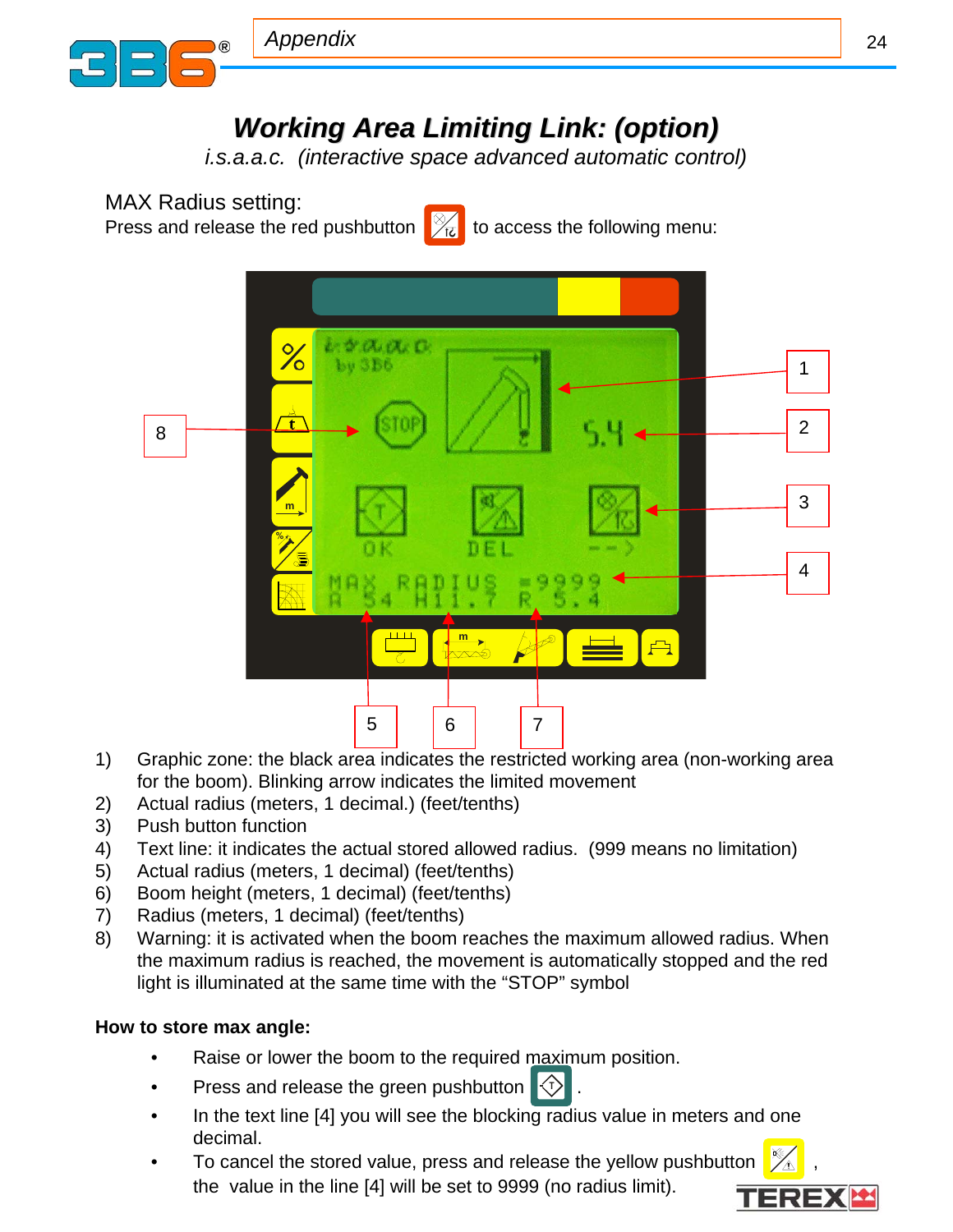

*i.s.a.a.c. (interactive space advanced automatic control)*

### WALL limit setting.

MEGAMAC HC calculates working area limitation using "virtual wall" concept. It stops the movement according to a "virtual wall" delimited by 2 preset points

In order to enable "virtual wall" limitation, 2 input points are required by the self learning procedure: MEGAMAC will automatically limit lowering, lifting telescoping and rotating movements according to "virtual wall" operation.



We have defined a "restricted" area, which will not allow the boom to move while the turret brake stops the movement.

External area to the wall is allowed.

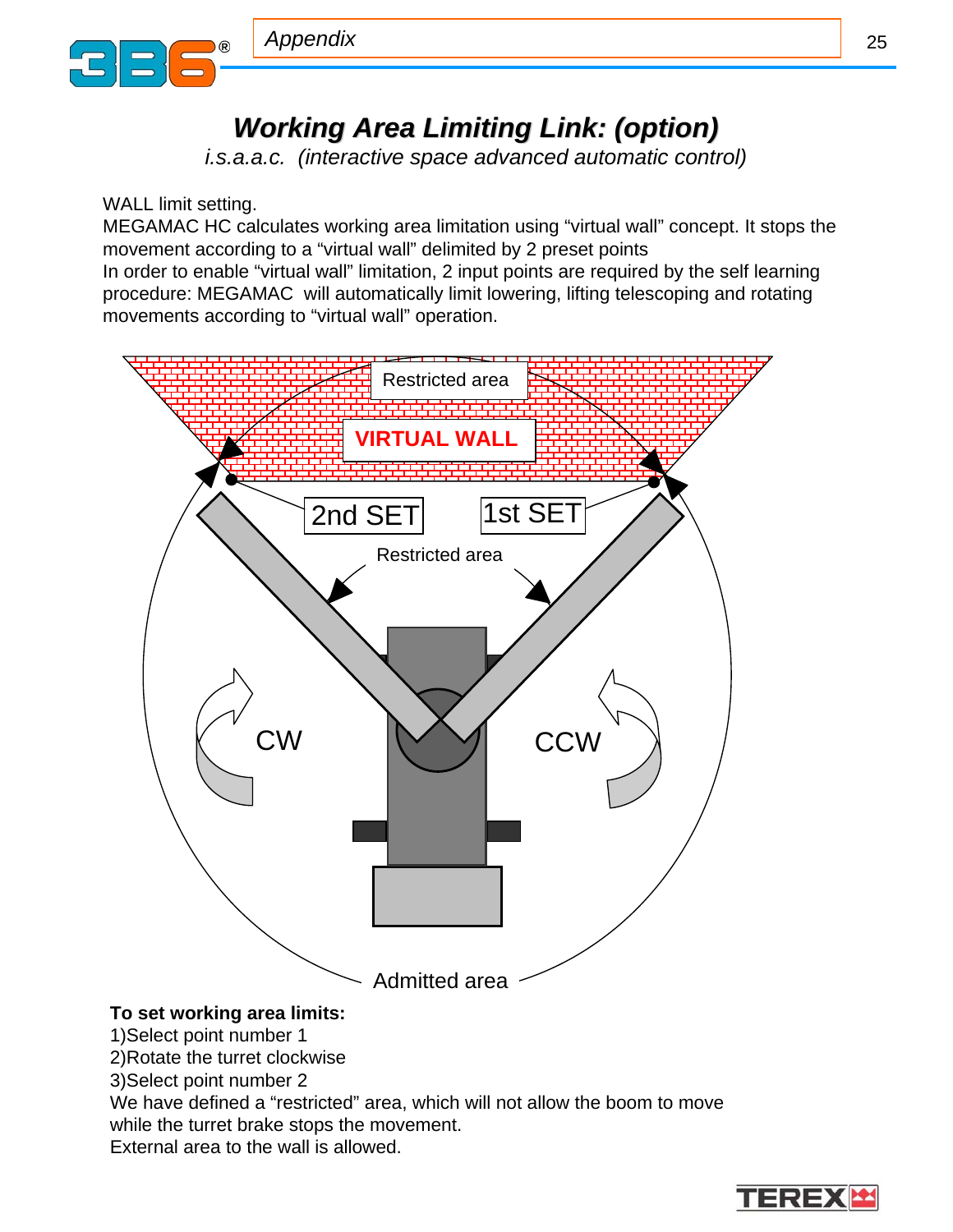

*i.s.a.a.c. (interactive space advanced automatic control)*

### **SET POINT 1 (ONE)**

Press and release the red pushbutton  $\mathbb{Z}$  to access to the following menu:

This menu sets the max CCW point (point one) of the WALL.



- 1) Graphic zone: the black area indicates the restricted working area (non-working area for the boom). Blinking arrow indicates the limited movement
- 2) Push button functions
- 3) Text line: indicates the first angle of the area, normally "0".
- 4) Actual angle (degrees)
- 5) Boom height (meters, 1 decimal) (feet/tenths)
- 6) Radius (meters, 1 decimal) (feet/tenths)
- **7) Warning: it is activated when the boom reaches the maximum allowed radius. When the maximum radius is reached, the movement is automatically stopped and the red light is illuminated at the same time with the "STOP" symbol**

### **How to store point 1 (one):**

- Rotate the turret in the counterclockwise direction and position the hook to the 1st point (radius set).
- Press and release the green pushbutton **T**
- In the text line (3) you will see 0, as departure point. This value is expressed in degrees.
- degrees.<br>To cancel the stored value, press and release the yellow pushbutton  $\frac{1}{24}$ .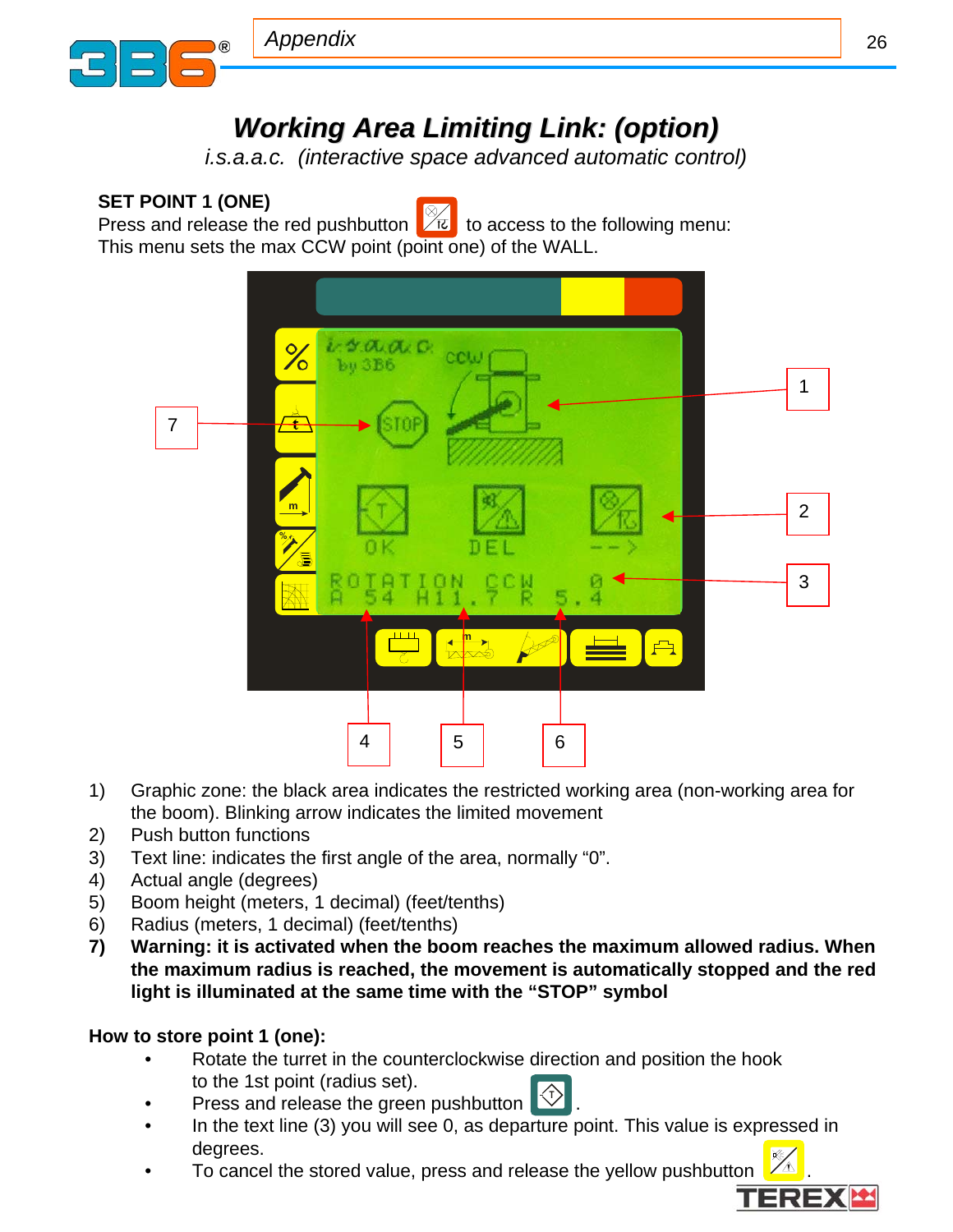

*i.s.a.a.c. (interactive space advanced automatic control)*

### **SET POINT 2 (TWO)**

Press and release the green pushbutton  $\mathbb{E}$  to access to the following menu: This menu sets the max CW point (point two) of the WALL.



#### **How to store point 2 (two):**

- Rotate the turret in the max CW position allowed, position the hook to the second point (radius set).
- Press and release the green button **T**
- In the text line (3) you will see a certain value, in degrees that is the maximum rotation angle allowed, as final point. This value is expressed in degrees.
- To cancel the stored value, press and release the yellow pushbutton  $\sqrt{\mathbb{A}}$ .

As soon as point 2 is confirmed, the page changes in:

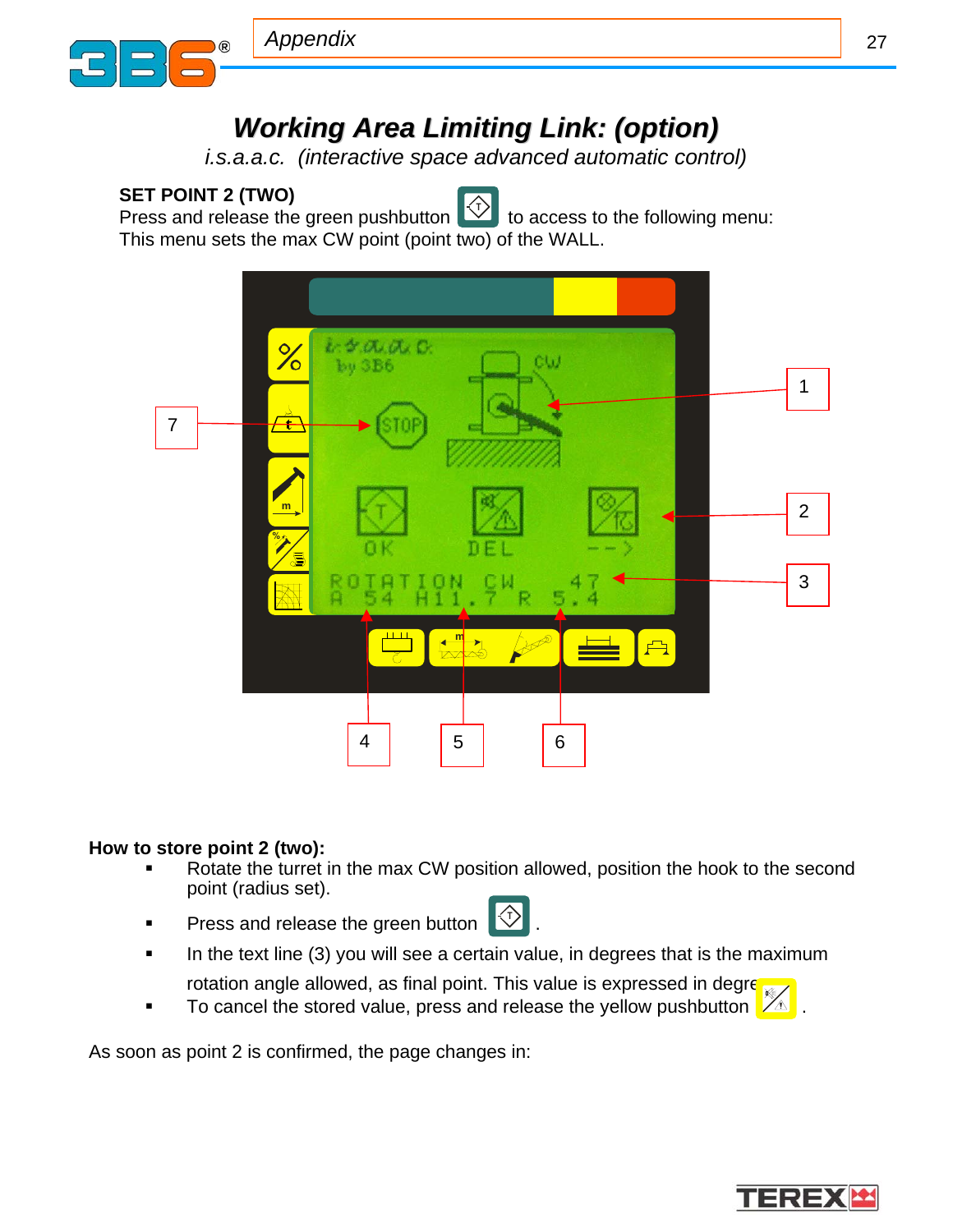

*i.s.a.a.c. (interactive space advanced automatic control)*



- 1) Rotation angle (degrees)
- 2) Operative angle limits, exceeding these values, the WALL is active. To continue to rotate in the same direction a reduction of the radius is required, as a virtual wall is installed in the operative area.

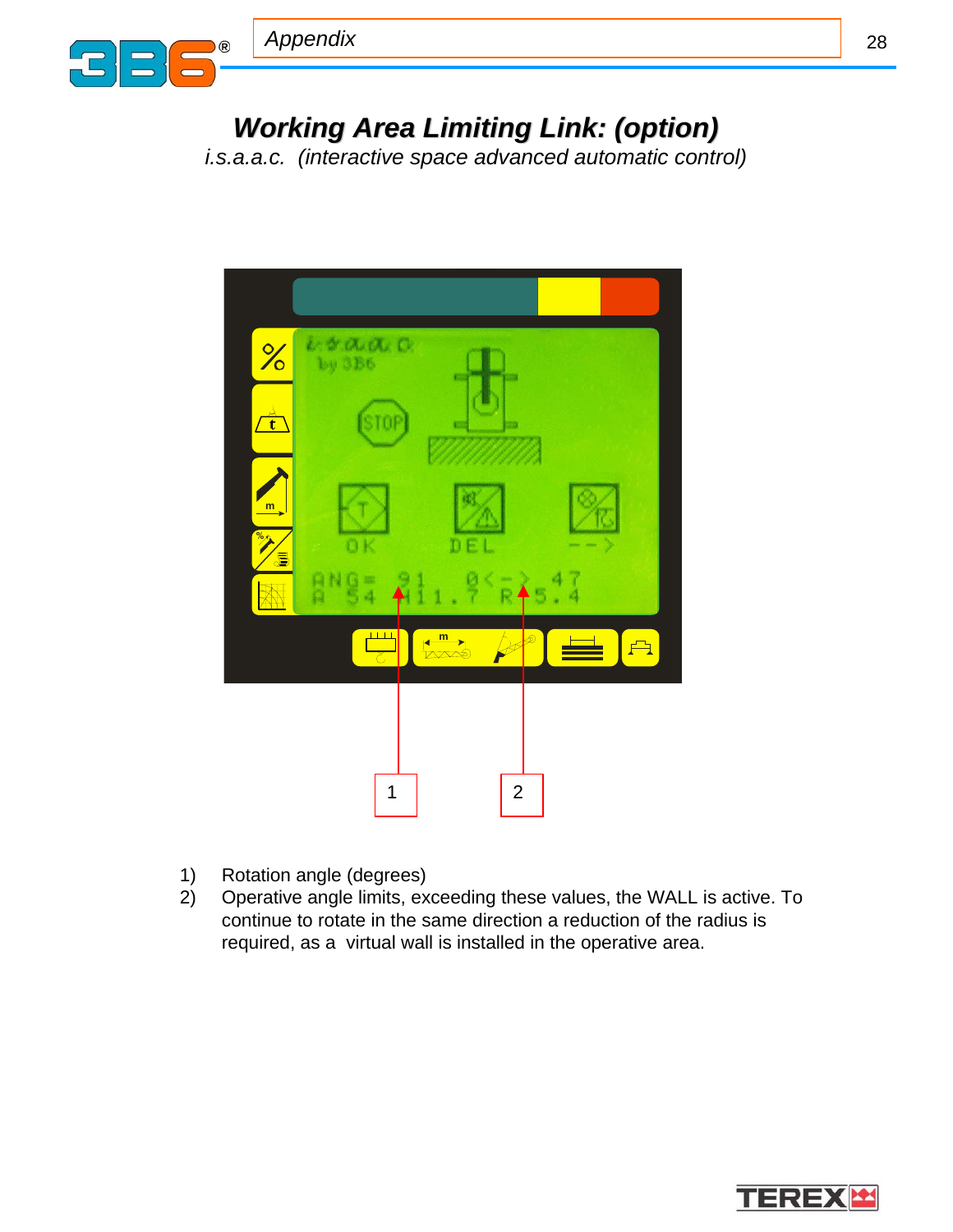

*What should be known before starting the machine?*

*All the recommendations and rules from the Manufacturer to work wisely and consciously in any time and situation*

# **WARNINGS WARNINGS**

- The LMI is an electronic device with the aim to help the operator in the current use of the machine, warning him by means of visual and acoustic signals while approaching dangerous conditions.
- However this device can't replace the operator good experience in the safe use of the machine.
- The responsibility of the operations in safe conditions of the machine is the operator concern as well as the accomplishment of all prescribed safety rules
- The Operator must be able to detect if the data given by the LMI are correct and correspond to actual working conditions.
- He must be able to utilise the data given by the LMI in order to operate in safe conditions in any time.
- The LMI is an electronic device including several sensing components, therefore it can be subject to failures or defects.
- The operator must recognise these events and he must take action ( to proceed to repair if possible or to call Assistance).
- Before starting the operations with the machine, the user must fully read this manual and follow the instructions at any time.

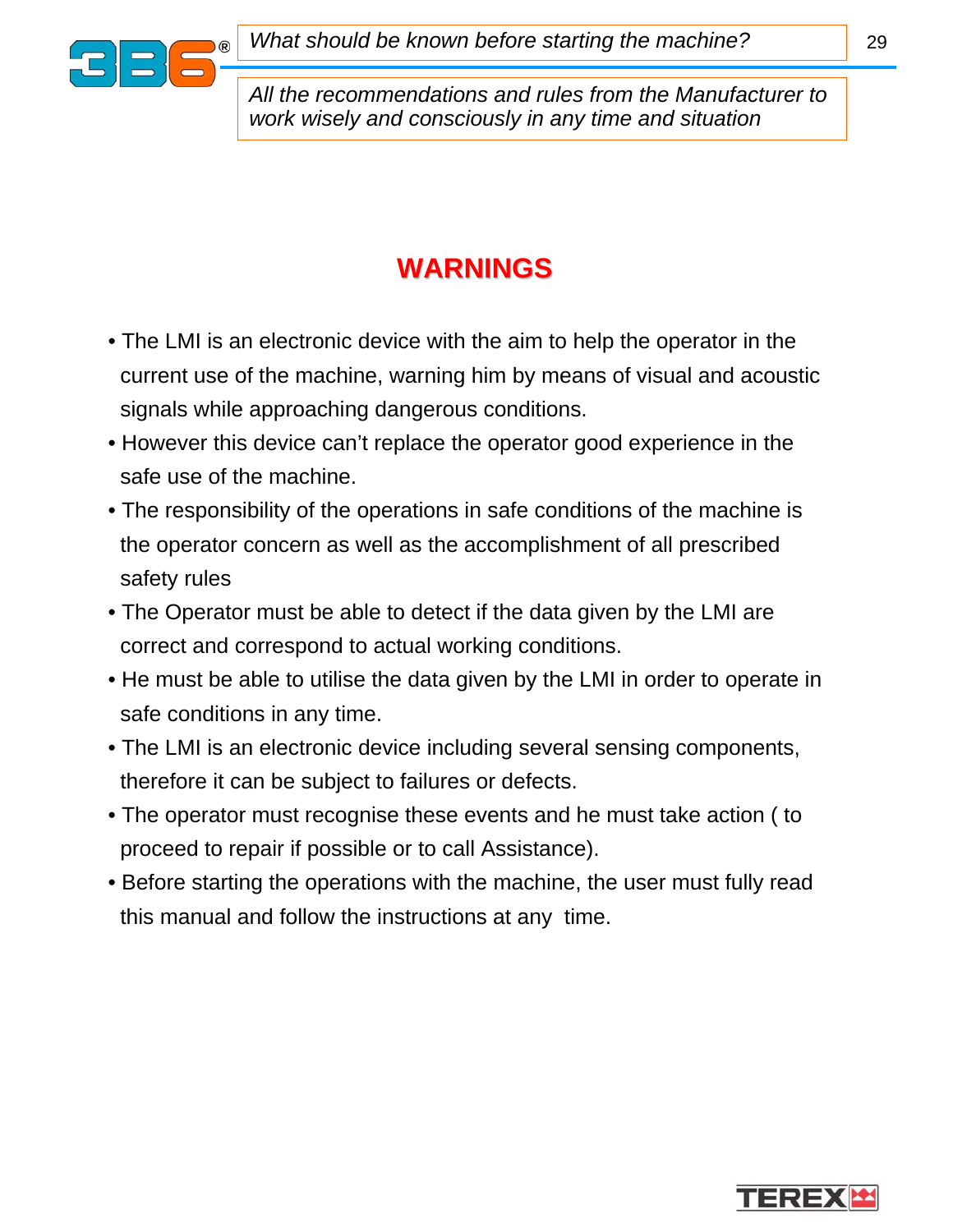

*All the recommendations and rules from the Manufacturer to work wisely and consciously in any time and situation.*

- The LMI is supplied with a key for shut-down function by-passing.
- In normal working operations, this key must be positioned not to by-pass shut-down..
- It's forbidden to use the key to lift loads exceeding the loads values allowed by the Manufacturer.
- The key can be used only when an emergency/malfunctioning occurs or a situation justifying its use.
- Only Authorised Personnel is allowed to the use of the key; they are also responsible for it.
- The LMI has a powerful FAIL-SAFE auto diagnosis program suitable to verify its good operations and the one of its transducers. In case a trouble has been detected, the LMI puts itself in a safe state by stopping the manoeuvres (please see the AUTODIAGNOSTIC chapter).
- In spite of this, the Operator, before starting the operation with the machine, must take care that the LMI is working correctly. To do this, he must verify the validity of the displayed values by doing some tests. He must verify that there are not messages or alarm indications; he must verify the correct operation of the manoeuvre stopping functions.
- The operator is responsible for the correct setting of the machine load table and therefore for the right LMI set.

When switching-on the machine the last selected Table is kept valid, to allow Operator check.

- About this, please follow the instructions given in the OPERATING MODE SELECTION chapter. An incorrect setting of the tables, can cause an incorrect LMI operation and therefore can provoke a dangerous situation for the machine.
- Operating conditions usually change when: Further attachment are fitted or removed ( jib counterweight) and relevant Table selecting mode is set on the control panel. Outriggers Extension / Withdrawn, Turret Front/360° rotation , On Wheels/Outriggers, operating Modes are set in automatic way by micro-switches.

### **Generally, it's compulsory to follow the Manufacturer instructions and procedures at any time.**